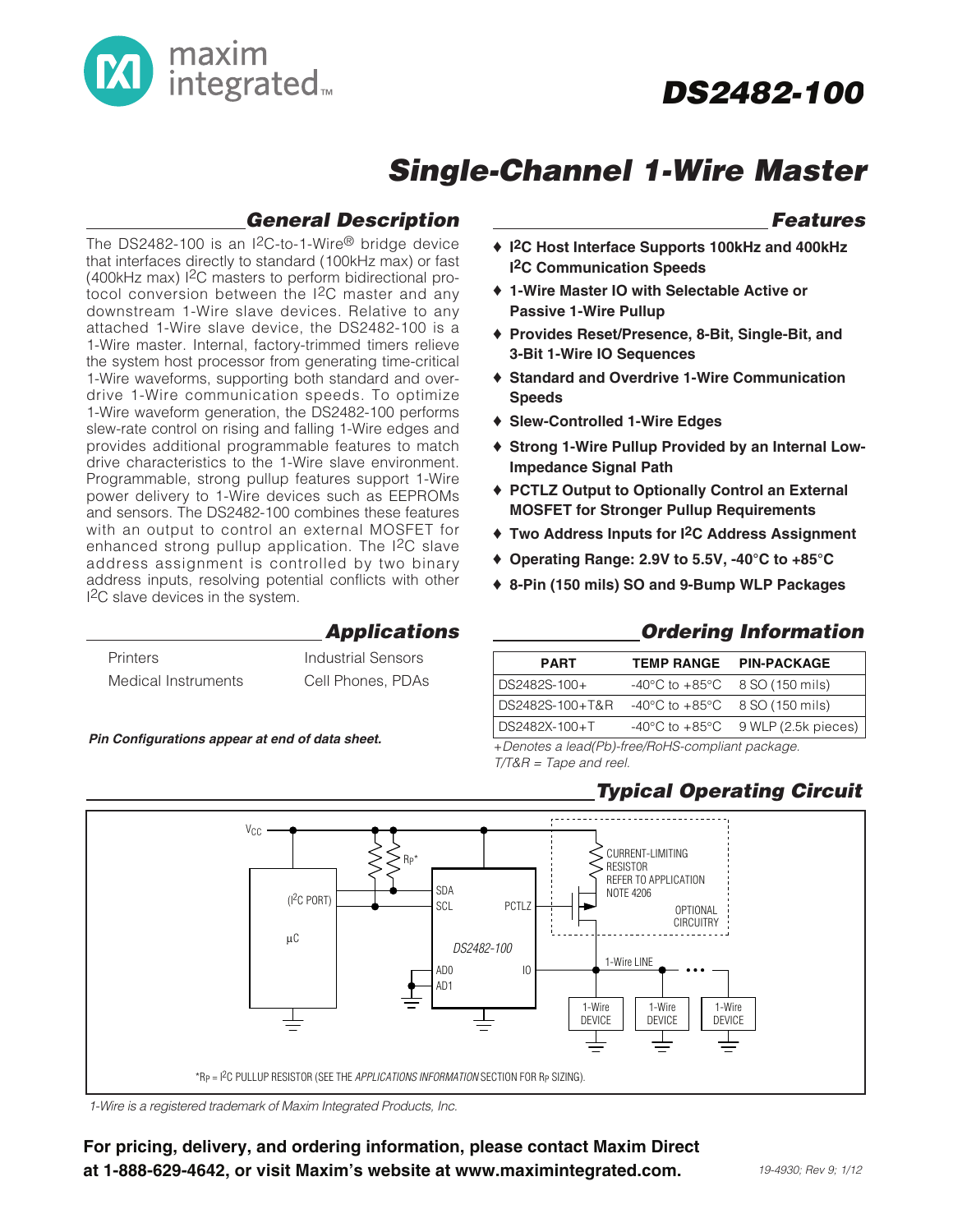# **Single-Channel 1-Wire Master**

## **ABSOLUTE MAXIMUM RATINGS**

| Voltage Range on Any Pin Relative to Ground-0.5V to +6V |                                                  |
|---------------------------------------------------------|--------------------------------------------------|
|                                                         | Lead Temperature (SO only; soldering, 10s)+300°C |
|                                                         | Soldering Temperature (reflow)                   |
|                                                         |                                                  |

Stresses beyond those listed under "Absolute Maximum Ratings" may cause permanent damage to the device. These are stress ratings only, and functional operation of the device at these or any other conditions beyond those indicated in the operational sections of the specifications is not implied. Exposure to absolute maximum rating conditions for extended periods may affect device reliability.

## **ELECTRICAL CHARACTERISTICS**

 $(V_{CC} = 2.9V \text{ to } 5.5V, T_A = -40\degree C \text{ to } +85\degree C.)$ 

| <b>PARAMETER</b>                                 | <b>SYMBOL</b>               | <b>CONDITIONS</b>               | <b>MIN</b>     | <b>TYP</b> | <b>MAX</b> | <b>UNITS</b> |  |  |  |
|--------------------------------------------------|-----------------------------|---------------------------------|----------------|------------|------------|--------------|--|--|--|
|                                                  |                             | 3.3V                            | 2.9            | 3.3        | 3.7        | $\vee$       |  |  |  |
| Supply Voltage                                   | <b>V<sub>CC</sub></b>       | 5V                              | 4.5            | 5.0        | 5.5        |              |  |  |  |
| <b>Operating Current</b>                         | $_{\rm{ICC}}$               | (Note 1)                        |                |            | 0.75       | mA           |  |  |  |
| 1-Wire Input High (Notes 2, 3)                   |                             | 3.3V                            | 1.9            |            |            | $\vee$       |  |  |  |
|                                                  | V <sub>1H1</sub>            | 5V                              | 3.4            |            |            |              |  |  |  |
| 1-Wire Input Low (Notes 2, 3)                    | V <sub>IL1</sub>            | 3.3V                            |                |            | 0.9        | $\vee$       |  |  |  |
|                                                  |                             | 5V                              |                |            | 1.2        |              |  |  |  |
| 1-Wire Weak Pullup Resistor                      | Rwpu                        | (Note 4)                        | 1000           |            | 1675       | $\Omega$     |  |  |  |
| 1-Wire Output Low                                | VOL1                        | At 4mA load                     |                |            | 0.4        | $\vee$       |  |  |  |
| Active Pullup On Time                            | tapuot                      | Standard                        | 2.3            | 2.5        | 2.7        |              |  |  |  |
| (Notes 4, 5)                                     |                             | Overdrive                       | 0.4            | 0.5        | 0.6        | $\mu s$      |  |  |  |
| Strong Pullup Voltage Drop                       | $\Delta$ V <sub>STRPU</sub> | $V_{CC} \geq 3.2V$ , 1.5mA load |                |            | 0.3        | $\vee$       |  |  |  |
|                                                  |                             | $V_{CC} \geq 5.2V$ , 3mA load   |                |            | 0.5        |              |  |  |  |
|                                                  | PD <sub>SRC</sub>           | Standard (3.3V ±10%)            | 1              |            | 4.2        | $V/\mu s$    |  |  |  |
| Pulldown Slew Rate (Note 6)                      |                             | Overdrive (3.3V ±10%)           | 5              |            | 22.1       |              |  |  |  |
|                                                  |                             | Standard $(5.0V \pm 10\%)$      | $\overline{c}$ |            | 6.5        |              |  |  |  |
|                                                  |                             | Overdrive (5.0V ±10%)           | 10             |            | 40         |              |  |  |  |
|                                                  |                             | Standard (3.3V ±10%)            | 0.8            |            | 4          | $V/\mu s$    |  |  |  |
| Pullup Slew Rate (Note 6)                        | <b>PU<sub>SRC</sub></b>     | Overdrive (3.3V ±10%)           | 2.7            |            | 20         |              |  |  |  |
|                                                  |                             | Standard $(5.0V \pm 10\%)$      | 1.3            |            | 6          |              |  |  |  |
|                                                  |                             | Overdrive (5.0V ±10%)           | 3.4            |            | 31         |              |  |  |  |
| Power-On Reset Trip Point                        | <b>V<sub>POR</sub></b>      |                                 |                |            | 2.2        | $\vee$       |  |  |  |
| 1-Wire TIMING (Note 5) (See Figures 4, 5, and 6) |                             |                                 |                |            |            |              |  |  |  |
| Write-One/Read Low Time                          |                             | Standard                        | 7.6            | 8          | 8.4        |              |  |  |  |
|                                                  | t <sub>W1L</sub>            | Overdrive                       | 0.9            | 1          | 1.1        | $\mu s$      |  |  |  |
| Read Sample Time                                 |                             | Standard                        | 13.3           | 14         | 15         |              |  |  |  |
|                                                  | t <sub>MSR</sub>            | Overdrive                       | 1.4            | 1.5        | 1.8        | $\mu s$      |  |  |  |
| 1-Wire Time Slot                                 |                             | Standard                        | 65.8           | 69.3       | 72.8       |              |  |  |  |
|                                                  | tslot                       | Overdrive                       | 9.9            | 10.5       | 11.0       | $\mu s$      |  |  |  |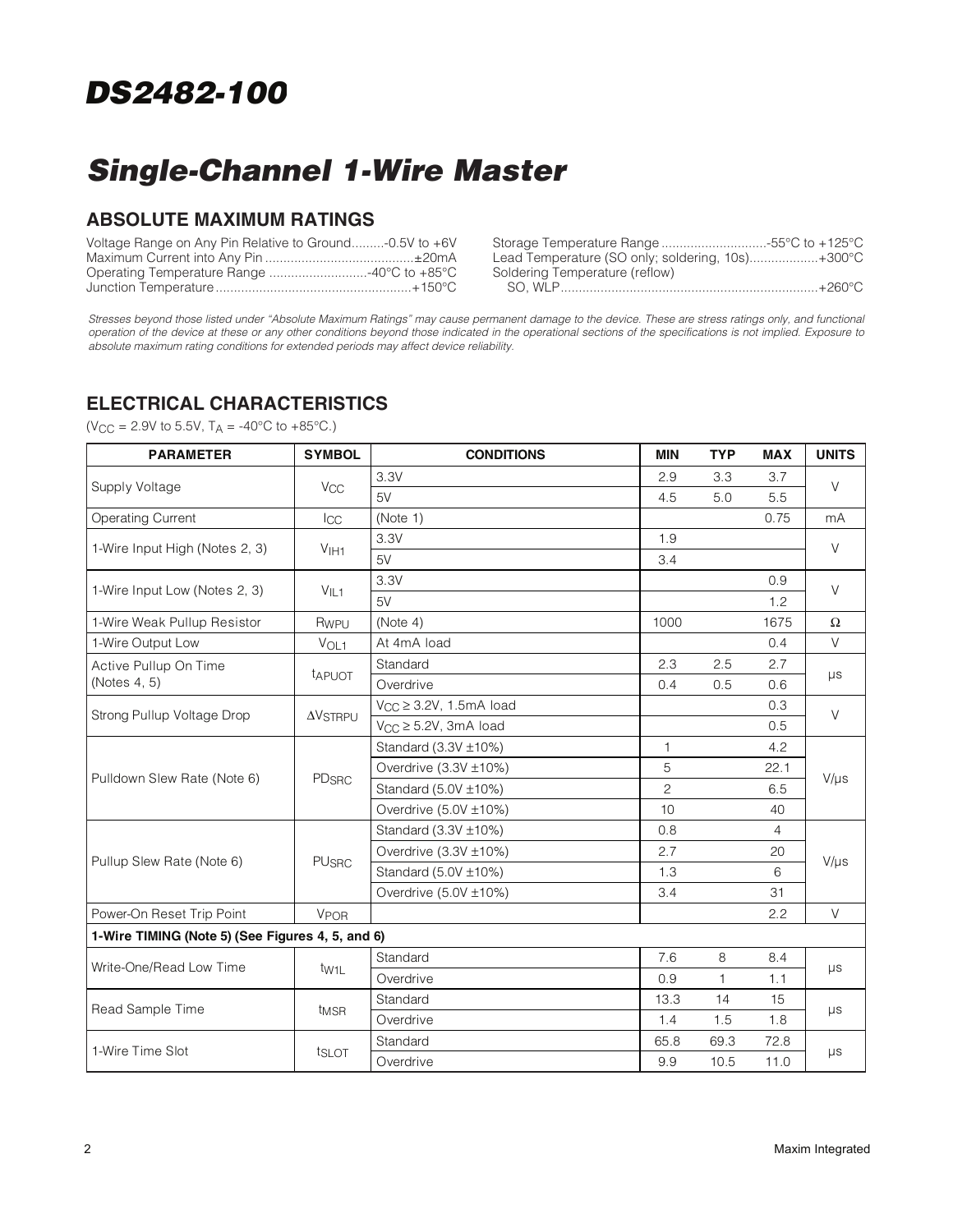# **Single-Channel 1-Wire Master**

## **ELECTRICAL CHARACTERISTICS (continued)**

 $(V_{CC} = 2.9V \text{ to } 5.5V, T_A = -40\degree C \text{ to } +85\degree C.)$ 

| <b>PARAMETER</b>                                                                                                                   | <b>SYMBOL</b>    | <b>CONDITIONS</b>                    | MIN                                    | <b>TYP</b> | <b>MAX</b>                             | <b>UNITS</b> |  |
|------------------------------------------------------------------------------------------------------------------------------------|------------------|--------------------------------------|----------------------------------------|------------|----------------------------------------|--------------|--|
|                                                                                                                                    |                  | Standard (3.3V to 0V)                | 0.54                                   |            | 3.0                                    |              |  |
| Fall Time High-to-Low                                                                                                              |                  | Overdrive (3.3V to 0V)               | 0.10                                   |            | 0.59                                   |              |  |
| (Notes 6, 7)                                                                                                                       | t <sub>F1</sub>  | Standard (5.0V to 0V)                | 0.55                                   |            | 2.2                                    | μs           |  |
|                                                                                                                                    |                  | Overdrive (5.0V to 0V)               | 0.09                                   |            | 0.44                                   |              |  |
| Write-Zero Low Time                                                                                                                |                  | Standard                             | 60                                     | 64         | 68                                     |              |  |
|                                                                                                                                    | twol             | Overdrive                            | 7.1                                    | 7.5        | 7.9                                    | μs           |  |
| Write-Zero Recovery Time                                                                                                           | treco            | Standard                             | 5.0                                    | 5.3        | 5.6                                    |              |  |
|                                                                                                                                    |                  | Overdrive                            | 2.8                                    | 3.0        | 3.2                                    | μs           |  |
| <b>Reset Low Time</b>                                                                                                              | trstL            | Standard                             | 570                                    | 600        | 630                                    | μs           |  |
|                                                                                                                                    |                  | Overdrive                            | 68.4                                   | 72         | 75.6                                   |              |  |
| Presence-Detect Sample Time                                                                                                        |                  | Standard                             | 66.5                                   | 70         | 73.5                                   |              |  |
|                                                                                                                                    | t <sub>MSP</sub> | Overdrive                            | 7.1                                    | 7.5        | 7.9                                    | μs           |  |
| Sampling for Short and Interrupt                                                                                                   |                  | Standard                             | 7.6                                    | 8          | 8.4                                    |              |  |
|                                                                                                                                    | tsı              | Overdrive                            | 0.7                                    | 0.75       | 0.8                                    | μs           |  |
| Reset High Time                                                                                                                    |                  | Standard                             | 554.8                                  | 584        | 613.2                                  |              |  |
|                                                                                                                                    | trstH            | Overdrive                            | 70.3                                   | 74         | 77.7                                   | μs           |  |
| <b>CONTROL PIN (PCTLZ)</b>                                                                                                         |                  |                                      |                                        |            |                                        |              |  |
| Output Low Voltage                                                                                                                 | VOLP             | $V_{CC} = 2.9V$ , 1.2mA load current |                                        |            | 0.4                                    | V            |  |
| Output High Voltage<br>VOHP                                                                                                        |                  | 0.4mA load current                   | $V_{CC}$ -<br>0.5V                     |            |                                        | $\vee$       |  |
| I <sup>2</sup> C PINS (SCL, SDA, AD0, AD1) (Note 8) (See Figure 9)                                                                 |                  |                                      |                                        |            |                                        |              |  |
|                                                                                                                                    | VIL              | $V_{CC} = 2.9V$ to 3.7V              | $-0.5$                                 |            | $0.25 \times$<br><b>V<sub>CC</sub></b> | V            |  |
| Low-Level Input Voltage                                                                                                            |                  | $V_{CC} = 4.5V$ to 5.5V              | $-0.5$                                 |            | $0.22 \times$<br>$V_{\rm CC}$          |              |  |
| High-Level Input Voltage                                                                                                           | V <sub>IH</sub>  |                                      | $0.7 \times$<br>V <sub>CC</sub>        |            | $V_{CC}$ +<br>0.5V                     | V            |  |
| Hysteresis of Schmitt Trigger<br>Inputs                                                                                            | <b>VHYS</b>      |                                      | $0.05 \times$<br><b>V<sub>CC</sub></b> |            |                                        | $\vee$       |  |
| Low-Level Output Voltage at<br>3mA Sink Current                                                                                    | VOL              |                                      |                                        |            | 0.4                                    | $\vee$       |  |
| Output Fall Time from VIH(MIN) to<br>VIL(MAX) with a Bus Capacitance<br>from 10pF to 400pF                                         | toF              |                                      | 60                                     |            | 250                                    | ns           |  |
| Pulse Width of Spikes That Are<br>Suppressed by the Input Filter                                                                   | tsp              | SDA and SCL pins only                |                                        |            | 50                                     | ns           |  |
| Input Current Each Input/Output<br>Pin with an Input Voltage<br>Between 0.1 x V <sub>CC(MAX)</sub> and<br>$0.9 \times V_{CC(MAX)}$ | h                | (Notes 9, 10)                        | $-10$                                  |            | $+10$                                  | μA           |  |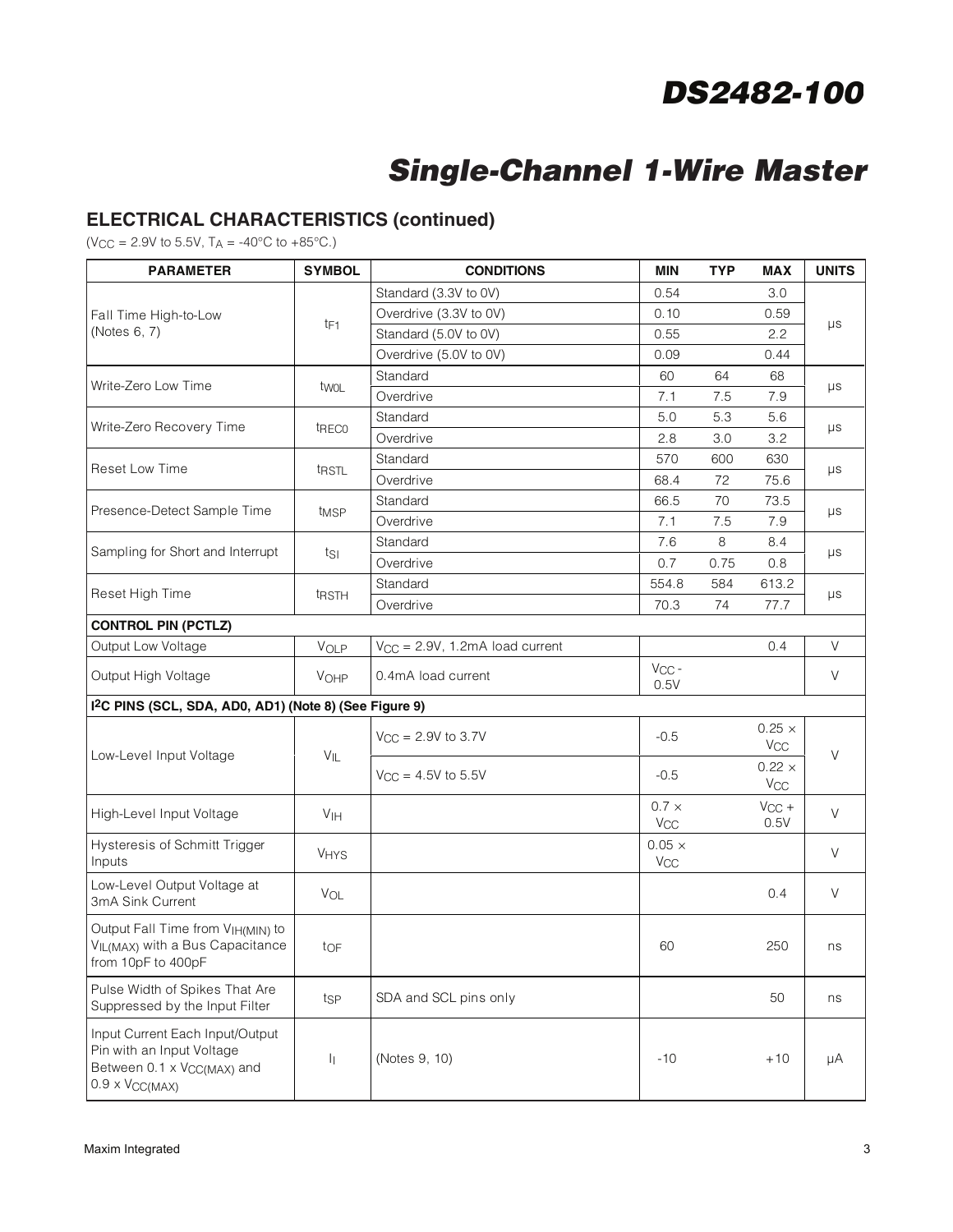# **Single-Channel 1-Wire Master**

## **ELECTRICAL CHARACTERISTICS (continued)**

 $(V_{\text{CC}} = 2.9V \text{ to } 5.5V, T_A = -40^{\circ} \text{C} \text{ to } +85^{\circ} \text{C}$ .

| <b>PARAMETER</b>                                                                                    | <b>SYMBOL</b>       | <b>CONDITIONS</b> | <b>MIN</b>  | <b>TYP</b> | <b>MAX</b> | <b>UNITS</b> |
|-----------------------------------------------------------------------------------------------------|---------------------|-------------------|-------------|------------|------------|--------------|
| Input Capacitance                                                                                   | C <sub>1</sub>      | (Note 9)          |             |            | 10         | pF           |
| <b>SCL Clock Frequency</b>                                                                          | fscl                |                   | $\mathbf 0$ |            | 400        | kHz          |
| Hold Time (Repeated) START<br>Condition (After this period, the<br>first clock pulse is generated.) | t <sub>HD:STA</sub> |                   | 0.6         |            |            | $\mu s$      |
| Low Period of the SCL Clock                                                                         | t <sub>LOW</sub>    |                   | 1.3         |            |            | $\mu$ s      |
| High Period of the SCL Clock                                                                        | <sup>t</sup> HIGH   |                   | 0.6         |            |            | $\mu s$      |
| Setup Time for a Repeated<br><b>START Condition</b>                                                 | tsu: STA            |                   | 0.6         |            |            | $\mu s$      |
| Data Hold Time                                                                                      | t <sub>HD:DAT</sub> | (Notes 11, 12)    |             |            | 0.9        | $\mu s$      |
| Data Setup Time                                                                                     | tsu:DAT             | (Note 13)         | 250         |            |            | ns           |
| Setup Time for STOP Condition                                                                       | tsu:STO             |                   | 0.6         |            |            | $\mu s$      |
| Bus Free Time Between a STOP<br>and START Condition                                                 | t <sub>BUF</sub>    |                   | 1.3         |            |            | $\mu s$      |
| Capacitive Load for Each Bus<br>Line                                                                | $C_{\mathsf{B}}$    | (Note 14)         |             |            | 400        | pF           |
| Oscillator Warmup Time                                                                              | toscwup             | (Note 15)         |             |            | 100        | $\mu s$      |

Note 1: Operating current with 1-Wire write-byte sequence followed by continuously reading the Status Register at 400kHz in overdrive. **Note 2:** With standard speed, the total capacitive load of the 1-Wire bus should not exceed 1nF. Otherwise, the passive pullup on threshold V<sub>II</sub> 1 may not be reached in the available time. With overdrive speed, the capacitive load on the 1-Wire bus must not exceed 300pF.

**Note 3:** Active pullup guaranteed to turn on between V<sub>IL1(MAX)</sub> and V<sub>IH1(MIN)</sub>.<br>Note 4: Active or resistive pullup choice is configurable

Active or resistive pullup choice is configurable.

**Note 5:** Except for t<sub>F1</sub>, all 1-Wire timing specifications and  $t_{APUOT}$  are derived from the same timing circuit. Therefore, if one of these parameters is found to be off the typical value, it is safe to assume that all these parameters deviate from their typical value in the same direction and by the same degree.

**Note 6:** These values apply at full load, i.e., 1nF at standard speed and 0.3nF at overdrive speed. For reduced load, the pulldown slew rate is slightly faster.

**Note 7:** Fall time high-to-low ( $t_F$ <sub>1</sub>) is derived from PD<sub>SRC</sub>, referenced from 0.9 x V<sub>CC</sub> to 0.1 x V<sub>CC</sub>.

**Note 8:** All I<sup>2</sup>C timing values are referred to V<sub>IH(MIN)</sub> and V<sub>IL(MAX)</sub> levels.

**Note 9:** Applies to SDA, SCL, AD0 and AD1.

**Note 10:** The input/output pins of the DS2482-100 do not obstruct the SDA and SCL lines if V<sub>CC</sub> is switched off.

Note 11: The DS2482-100 provides a hold time of at least 300ns for the SDA signal (referred to the V<sub>IH(MIN)</sub> of the SCL signal) to bridge the undefined region of the falling edge of SCL.

Note 12: The maximum t<sub>HD:DAT</sub> need only be met if the device does not stretch the low period (t<sub>LOW</sub>) of the SCL signal.

- **Note 13:** A fast-mode I<sup>2</sup>C bus device can be used in a standard-mode I<sup>2</sup>C bus system, but the requirement t<sub>SU:DAT</sub> ≥ 250ns must then be met. This is automatically the case if the device does not stretch the low period of the SCL signal. If such a device does stretch the low period of the SCL signal, it must output the next data bit to the SDA line  $t_{R(MAX)} + t_{SULDAT} = 1000 +$  $250 = 1250$ ns (according to the standard-mode  $1<sup>2</sup>C$  bus specification) before the SCL line is released.
- Note 14: C<sub>B</sub>—Total capacitance of one bus line in pF. If mixed with high-speed-mode devices, faster fall times according to PC-Bus Specification Version 2.1 are allowed.

Note 15: I<sup>2</sup>C communication should not take place for the max t<sub>OSCWUP</sub> time following a power-on reset.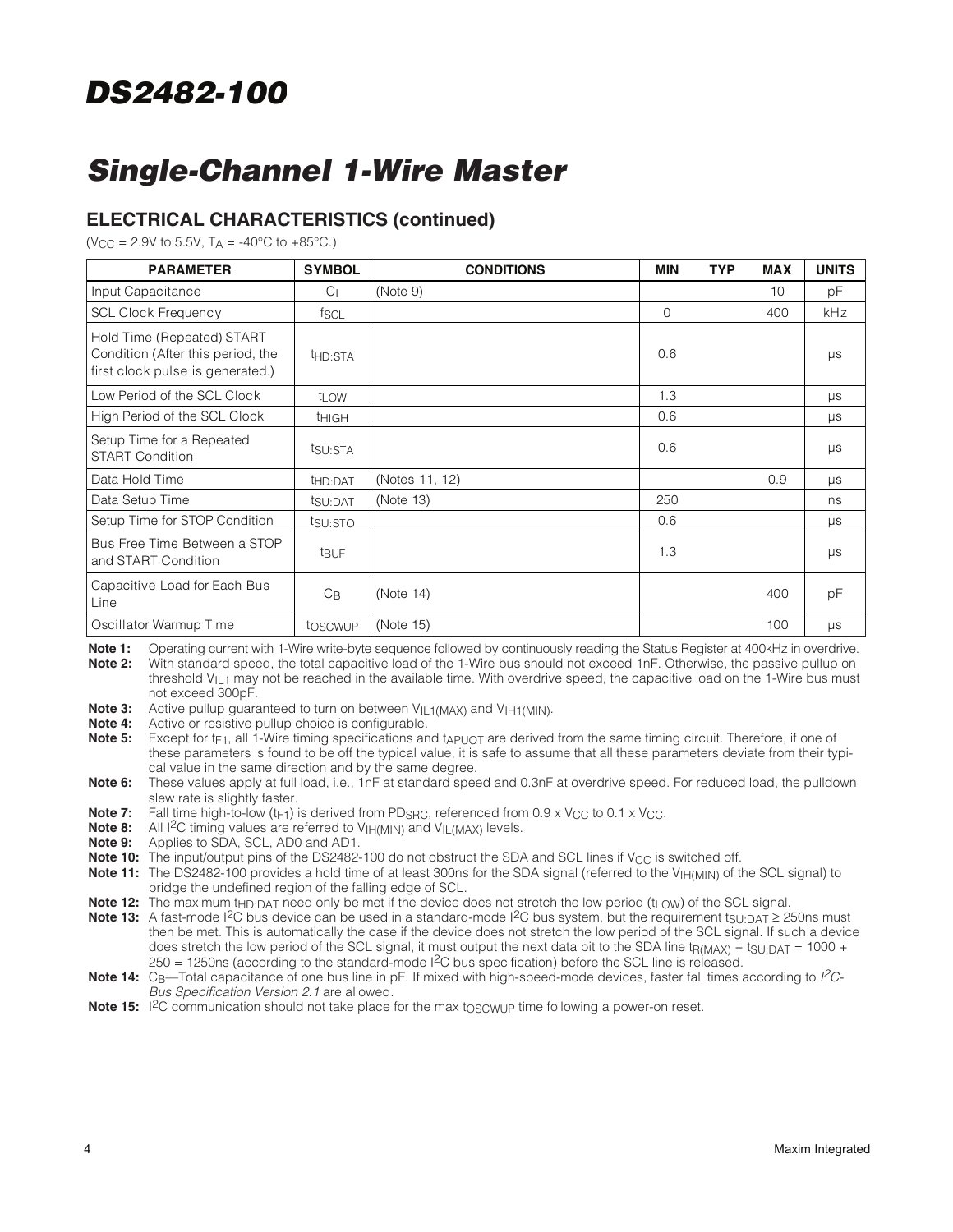# **Single-Channel 1-Wire Master**

## **Pin Description**

|                | <b>PIN</b>     |                 | <b>FUNCTION</b>                                                                                                                                                                                 |
|----------------|----------------|-----------------|-------------------------------------------------------------------------------------------------------------------------------------------------------------------------------------------------|
| <b>SO</b>      | <b>WLP</b>     | <b>NAME</b>     |                                                                                                                                                                                                 |
|                | B <sub>3</sub> | V <sub>CC</sub> | Power-Supply Input                                                                                                                                                                              |
| 2              | C <sub>3</sub> | IO              | Input/Output Driver for 1-Wire Line                                                                                                                                                             |
| 3              | C <sub>2</sub> | <b>GND</b>      | Ground Reference                                                                                                                                                                                |
| $\overline{4}$ | B <sub>1</sub> | <b>SCL</b>      | I <sup>2</sup> C Serial Clock Input. Must be connected to V <sub>CC</sub> through a pullup resistor.                                                                                            |
| 5              | <b>B2</b>      | <b>SDA</b>      | I <sup>2</sup> C Serial Data Input/Output. Must be connected to V <sub>CC</sub> through a pullup resistor.                                                                                      |
| 6              | A <sub>1</sub> | <b>PCTLZ</b>    | Active-Low Control Output for an External p-Channel MOSFET. Provides extra power to the 1-Wire<br>line, e.g., for use with 1-Wire devices that require a higher current temporarily to operate. |
| $\overline{7}$ | A2             | AD <sub>1</sub> | I <sup>2</sup> C Address Inputs. Must be connected to V <sub>CC</sub> or GND. These inputs determine the I <sup>2</sup> C slave                                                                 |
| 8              | A3             | AD <sub>0</sub> | address of the device (see Figure 8).                                                                                                                                                           |



Figure 1. Block Diagram

## **Detailed Description**

The DS2482-100 is a self-timed 1-Wire master that supports advanced 1-Wire waveform features including standard and overdrive speeds, active pullup, and strong pullup for power delivery. The active pullup affects rising edges on the 1-Wire side. The strong pullup function uses the same pullup transistor as the active pullup, but with a different control algorithm. In addition, the strong pullup activates the PCTLZ pin, controlling optional external circuitry to deliver additional power beyond the capabilities of the on-chip pullup transistor. Once supplied with command and data, the input/output controller of the DS2482-100 performs time-critical 1-Wire communication functions such as reset/presence-detect cycle, read-byte, write-byte, single-bit R/W, and triplet for ROM Search, without requiring interaction with the host processor. The host obtains feedback (completion of a 1-Wire function, presence pulse, 1-Wire short, search direction taken) through the Status Register and data through the Read Data Register. The DS2482-100 communicates with a host processor through its I2C bus interface in standard mode or in fast mode. The logic state of two address pins determines the I2C slave address of the DS2482-100, allowing up to four devices operating on the same bus segment without requiring a hub. See Figure 1 for a block diagram.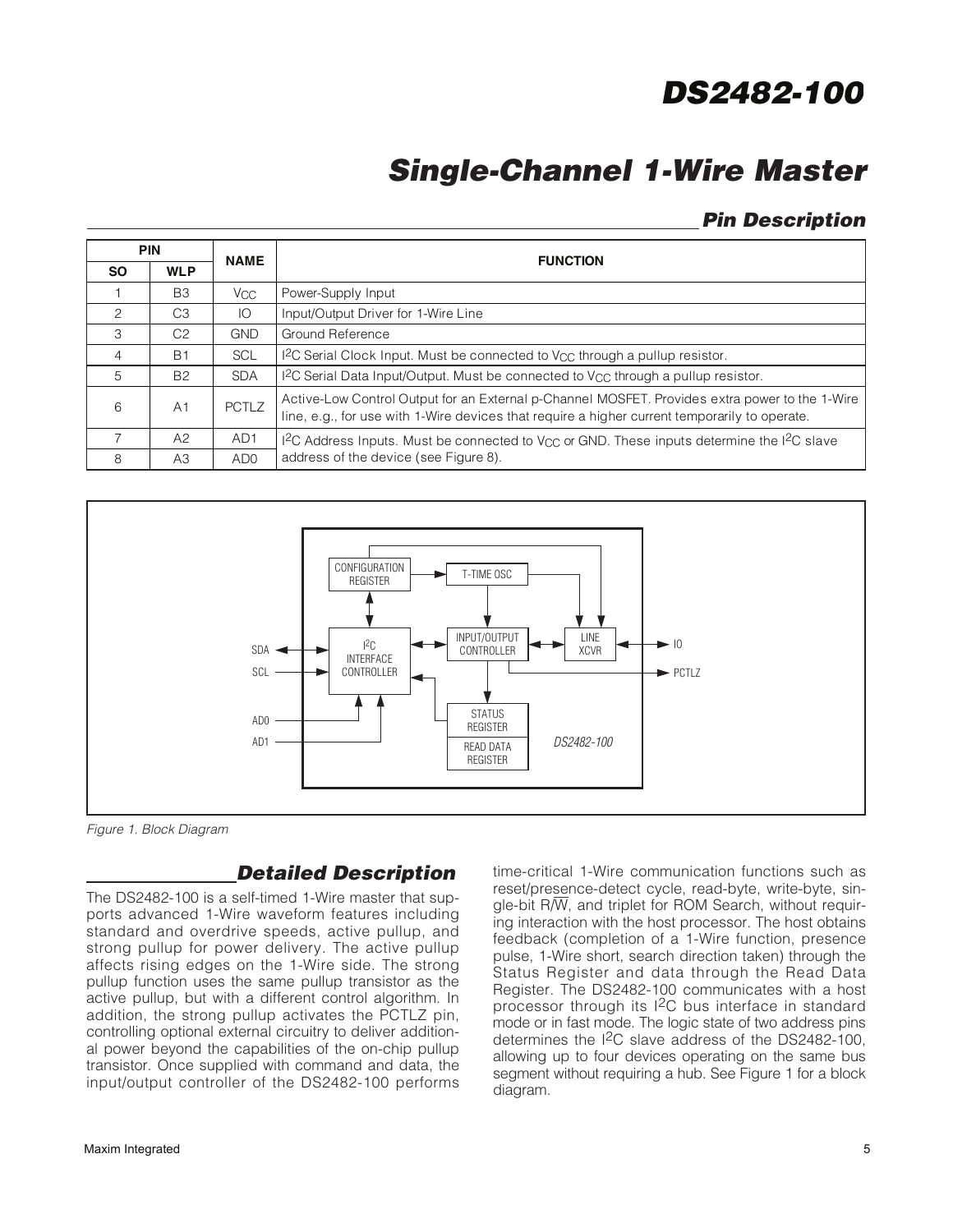## **Single-Channel 1-Wire Master**

## **Device Registers**

**Active Pullup (APU)**

The DS2482-100 has three registers that the I2C host can read: Configuration, Status, and Read Data. These registers are addressed by a read pointer. The position of the read pointer, i.e., the register that the host reads in a subsequent read access, is defined by the instruction the DS2482-100 executed last. To enable certain 1-Wire features, the host has read and write access to the Configuration Register.

### **Configuration Register**

The DS2482-100 supports three 1-Wire features that are enabled or selected through the Configuration Register. These features are:

- Active Pullup (APU)
- Strong Pullup (SPU)
- 1-Wire Speed (1WS)

These features can be selected in any combination. While APU and 1WS maintain their state, SPU returns to its inactive state as soon as the strong pullup has ended.

After a device reset (power-up cycle or initiated by the Device Reset command), the Configuration Register reads 00h. When writing to the Configuration Register, the new data is accepted only if the upper nibble (bits 7 to 4) is the one's complement of the lower nibble (bits 3 to 0). When read, the upper nibble is always 0h.

The APU bit controls whether an active pullup (controlled slew-rate transistor) or a passive pullup (Rwpu resistor) is used to drive a 1-Wire line from low to high. When  $APU = 0$ , active pullup is disabled (resistor mode). Active pullup should always be selected unless there is only a single slave on the 1-Wire line. **The active pullup does not apply to the rising edge of a presence pulse or a recovery after a short on the 1-Wire line.**

The circuit that controls rising edges (Figure 2) operates as follows: At t<sub>1</sub>, the pulldown (from DS2482-100) or 1-Wire slave) ends. From this point on, the 1-Wire bus is pulled high through RWPU internal to the DS2482-100. V<sub>CC</sub> and the capacitive load of the 1-Wire line determine the slope. In case that active pullup is disabled (APU = 0), the resistive pullup continues, as represented by the solid line. With active pullup enabled (APU = 1), and when at t<sub>2</sub> the voltage has reached a level between VIL1(MAX) and VIH1(MIN), the DS2482-100 actively pulls the 1-Wire line high, applying a controlled slew rate as represented by the dashed line. The active pullup continues until  $t_{APUOT}$  is expired at t3. From that time on the resistive pullup continues. See the Strong Pullup (SPU) section for a way to keep the pullup transistor conducting beyond t3.

### **Configuration Register Bit Assignment**

| BIT <sub>7</sub>                | BIT <sub>6</sub>               | BIT <sub>5</sub> | BIT <sub>4</sub>             | <b>BIT 3</b>    | BIT <sub>2</sub> | BIT : | BIT 1 |
|---------------------------------|--------------------------------|------------------|------------------------------|-----------------|------------------|-------|-------|
| $\overline{\phantom{a}}$<br>1WS | $ -$<br><b>CDI</b><br>. U<br>◡ |                  | $ -$<br>ΔPΙ<br>σı<br>$\cdot$ | 1W <sub>S</sub> | SPU              |       | APL   |



Figure 2. Rising Edge Pullup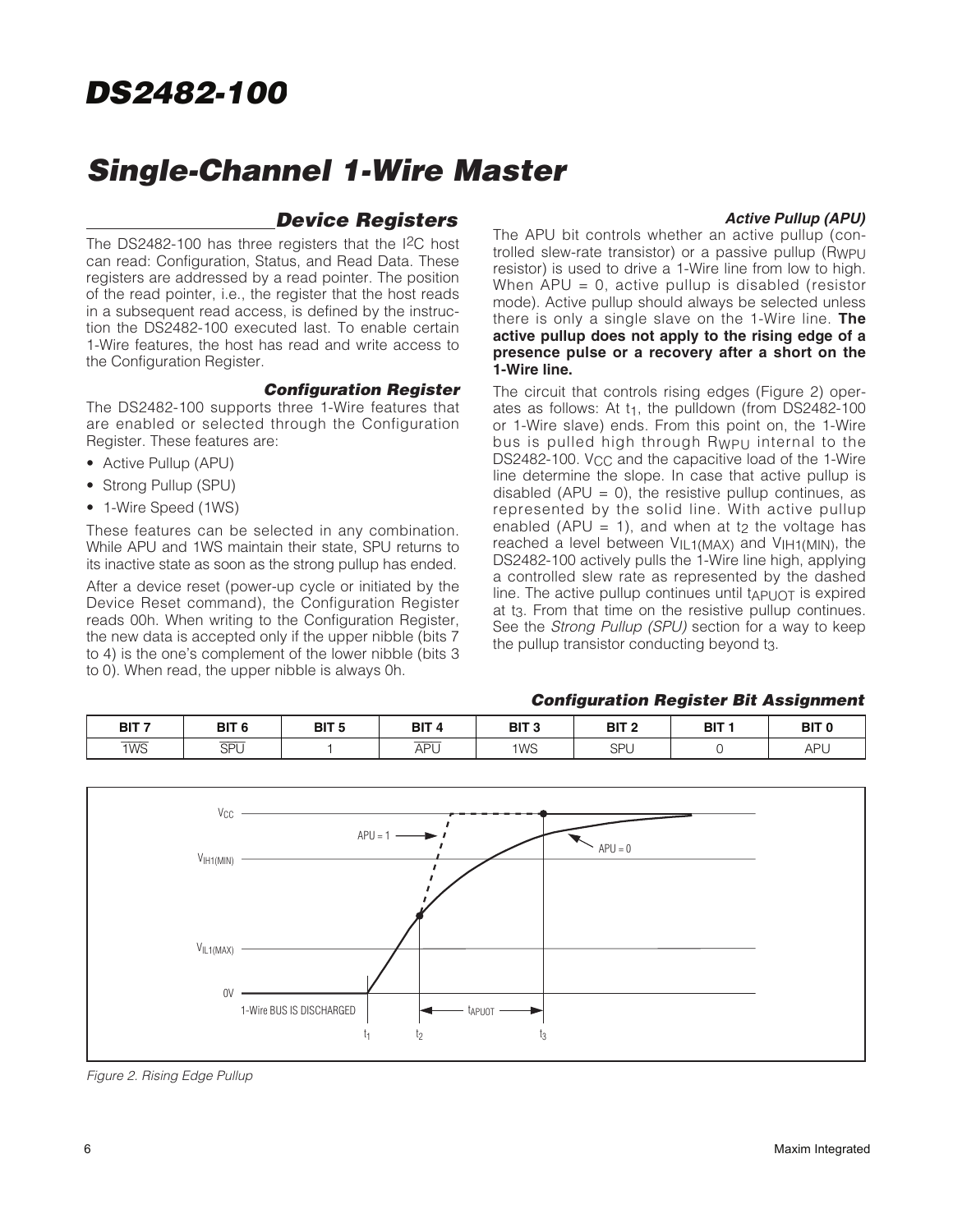## **Single-Channel 1-Wire Master**

### **Strong Pullup (SPU)**

The SPU bit is used to activate the strong pullup function prior to a 1-Wire Write Byte or 1-Wire Single Bit command. Strong pullup is commonly used with 1-Wire EEPROM devices when copying scratchpad data to the main memory or when performing an SHA-1 computation and with parasitically powered temperature sensors or A/D converters. The respective device data sheets specify the location in the communications protocol after which the strong pullup should be applied. The SPU bit must be set immediately prior to issuing the command that puts the 1-Wire device into the state where it needs the extra power. The strong pullup uses the same internal pullup transistor as the active pullup feature. For cases where the internal strong pullup has insufficient strength, the PCTLZ pin can be used to control an external p-channel MOSFET to supply additional power beyond the drive capability of the DS2482-100 to the 1-Wire line. See the ΔVSTRPU parameter in the Electrical Characteristics to determine if the internal strong pullup is sufficient given the current load on the device.

If SPU is 1, the DS2482-100 treats the rising edge of the time slot in which the strong pullup starts as if the active pullup was activated. However, in contrast to the active pullup, the strong pullup, i.e., the internal pullup transistor, remains conducting, as shown in Figure 3, until one of three events occurs: the DS2482-100 receives a command that generates 1-Wire communication (the typical case); the SPU bit in the Configuration Register is written to 0; or the DS2482-100 receives the Device Reset command. As

long as the strong pullup is active, the PCTLZ output is low. When the strong pullup ends, the SPU bit is automatically reset to 0. Using the strong pullup feature does not change the state of the APU bit in the Configuration Register. **Note:** Strong pullup also affects the 1-Wire Reset command. If enabled, it can cause incorrect reading of the presence pulse and may cause a violation of the device's absolute maximum rating.

#### **1-Wire Speed (1WS)**

The 1WS bit determines the timing of any 1-Wire communication generated by the DS2482-100. All 1-Wire slave devices support standard speed  $(1WS = 0)$ . where the transfer of a single bit ( $tgLOT$  in Figure 3) is completed within 65µs. Many 1-Wire devices can also communicate at a higher data rate, called overdrive speed. To change from standard to overdrive speed, a 1-Wire device needs to receive an Overdrive-Skip ROM or Overdrive-Match ROM command, as explained in the 1-Wire device data sheets. The change in speed occurs immediately after the 1-Wire device has received the speed-changing command code. The DS2482-100 must take part in this speed change to stay synchronized. This is accomplished by writing to the Configuration Register with the 1WS bit as 1 immediately after the 1-Wire Byte command that changes the speed of a 1-Wire device. Writing to the Configuration Register with the 1WS bit as 0, followed by a 1-Wire Reset command, changes the DS2482-100 and any 1-Wire devices on the active 1-Wire line back to standard speed.



Figure 3. Low-Impedance Pullup Timing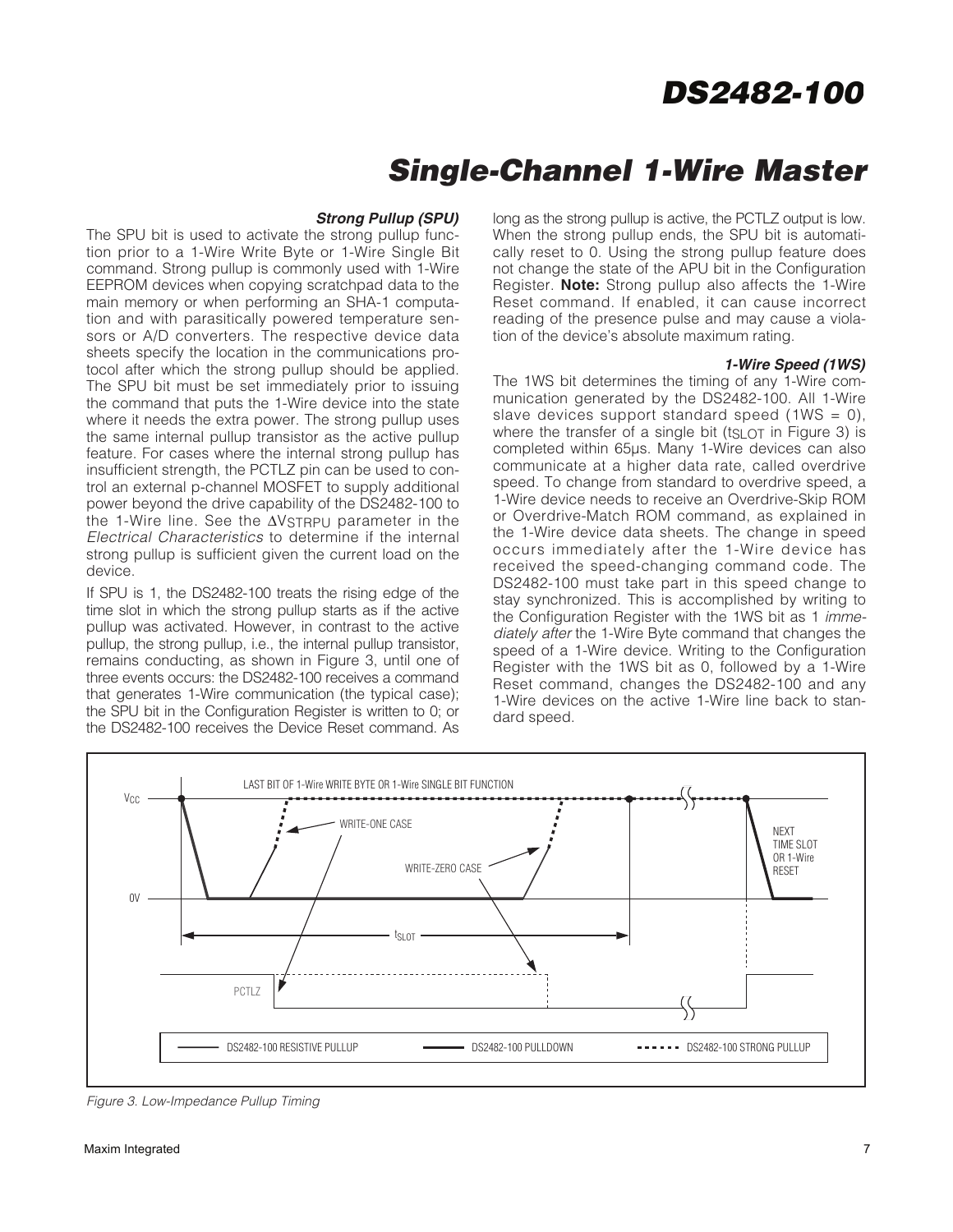# **Single-Channel 1-Wire Master**

### **Status Register Bit Assignment**

| BIT <sub>7</sub><br>--- - | BIT <sub>6</sub>     | BIT <sub>5</sub>            | BIT       | BIT 3<br>$\sim$ | BIT <sub>2</sub> | BIT <sub>1</sub> | BIT <sub>(</sub> |
|---------------------------|----------------------|-----------------------------|-----------|-----------------|------------------|------------------|------------------|
| DIR                       | $T\cap\Gamma$<br>סטו | <b>SBR</b><br>$\sim$ $\sim$ | nет<br>בר | ---             | $\cap$<br>⊃∟     | PPL              | 1WB              |

### **Status Register**

The read-only Status Register is the general means for the DS2482-100 to report bit-type data from the 1-Wire side, 1-Wire busy status, and its own reset status to the host processor. All 1-Wire communication commands and the Device Reset command position the read pointer at the Status Register for the host processor to read with minimal protocol overhead. Status information is updated during the execution of certain commands only. Details are given in the description of the various status bits that follow.

#### **1-Wire Busy (1WB)**

The 1WB bit reports to the host processor whether the 1-Wire line is busy. During 1-Wire communication 1WB is 1; once the command is completed, 1WB returns to its default 0. Details on when 1WB changes state and for how long it remains at 1 are found in the Function Commands section.

#### **Presence-Pulse Detect (PPD)**

The PPD bit is updated with every 1-Wire Reset command. If the DS2482-100 detects a presence pulse from a 1-Wire device at t<sub>MSP</sub> during the presence-detect cycle, the PPD bit is set to 1. This bit returns to its default 0 if there is no presence pulse or if the 1-Wire line is shorted during a subsequent 1-Wire Reset command.

#### **Short Detected (SD)**

The SD bit is updated with every 1-Wire Reset command. If the DS2482-100 detects a logic 0 on the 1-Wire line at tsi during the presence-detect cycle, the SD bit is set to 1. This bit returns to its default 0 with a subsequent 1-Wire Reset command provided that the short has been removed. If SD is 1, PPD is 0. The DS2482-100 cannot distinguish between a short and a DS1994 or DS2404 signaling a 1-Wire interrupt. For this reason, if a DS2404 or DS1994 is used in the application, the interrupt function must be disabled. The interrupt signaling is explained in the respective 1-Wire device data sheets.

## **Logic Level (LL)**

The LL bit reports the logic state of the active 1-Wire line without initiating any 1-Wire communication. The 1-Wire line is sampled for this purpose every time the Status Register is read. The sampling and updating of the LL bit takes place when the host processor has addressed the DS2482-100 in read mode (during the acknowledge cycle), provided that the read pointer is positioned at the Status Register.

#### **Device Reset (RST)**

If the RST bit is 1, the DS2482-100 has performed an internal reset cycle, either caused by a power-on reset or from executing the Device Reset command. The RST bit is cleared automatically when the DS2482-100 executes a Write Configuration command to restore the selection of the desired 1-Wire features.

#### **Single Bit Result (SBR)**

The SBR bit reports the logic state of the active 1-Wire line sampled at t<sub>MSR</sub> of a 1-Wire Single Bit command or the first bit of a 1-Wire Triplet command. The power-on default of SBR is 0. If the 1-Wire Single Bit command sends a 0 bit, SBR should be 0. With a 1-Wire Triplet command, SBR could be 0 as well as 1, depending on the response of the 1-Wire devices connected. The same result applies to a 1-Wire Single Bit command that sends a 1 bit.

#### **Triplet Second Bit (TSB)**

The TSB bit reports the logic state of the active 1-Wire line sampled at t<sub>MSR</sub> of the second bit of a 1-Wire Triplet command. The power-on default of TSB is 0. This bit is updated only with a 1-Wire Triplet command and has no function with other commands.

#### **Branch Direction Taken (DIR)**

Whenever a 1-Wire Triplet command is executed, this bit reports to the host processor the search direction that was chosen by the third bit of the triplet. The power-on default of DIR is 0. This bit is updated only with a 1-Wire Triplet command and has no function with other commands. For additional information, see the description of the 1-Wire Triplet command and Application Note 187: 1-Wire Search Algorithm.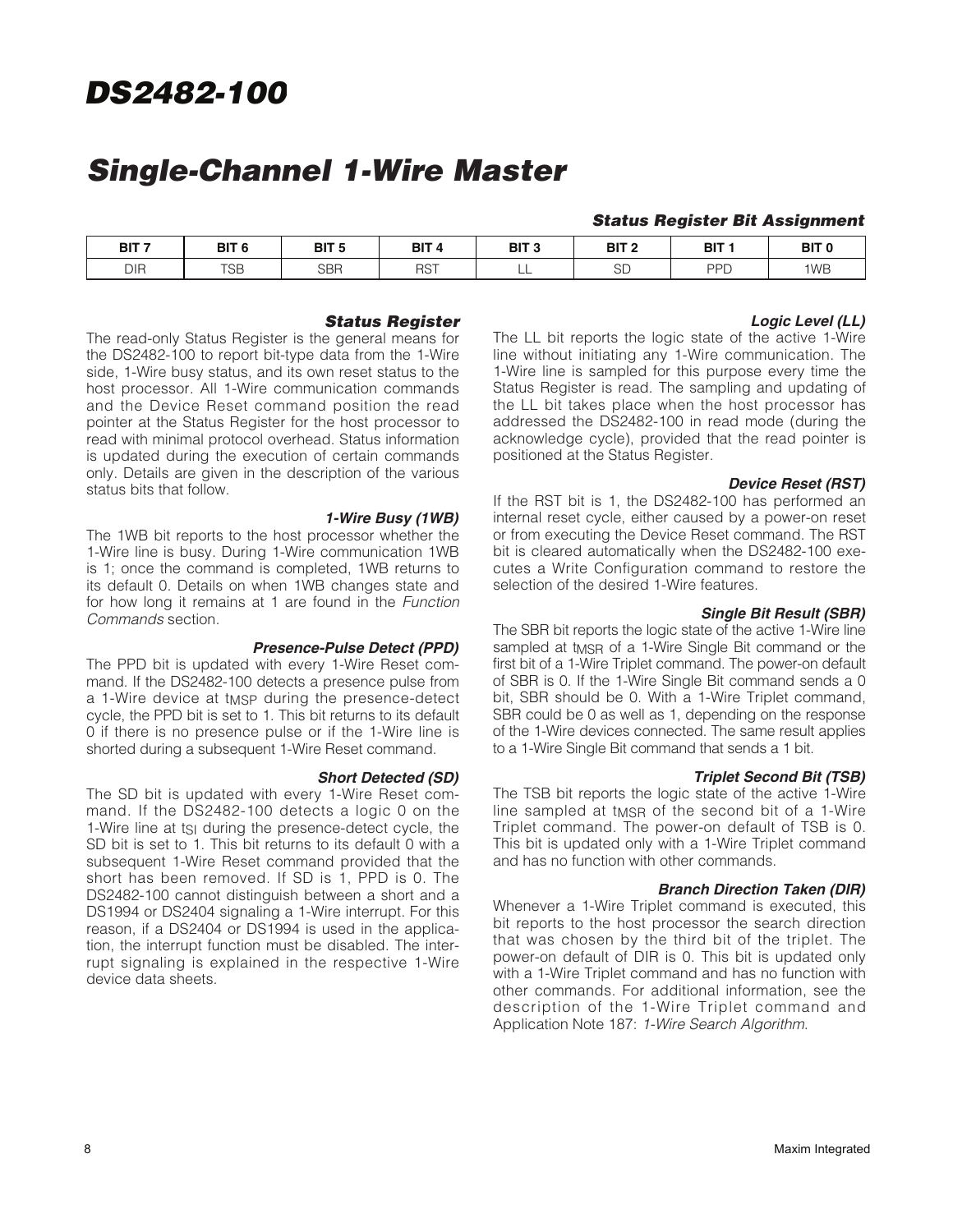# **Single-Channel 1-Wire Master**

## **Function Commands**

The DS2482-100 understands eight function commands that fall into four categories: device control, I2C communication, 1-Wire setup, and 1-Wire communication. The feedback path to the host is controlled by a read pointer, which is set automatically by each function command for the host to efficiently access relevant information. The host processor sends these commands and applicable parameters as strings of one or two bytes using the  $12C$  interface. The  $12C$  protocol requires that each byte be acknowledged by the receiving party to confirm acceptance or not be acknowledged to indicate an error condition (invalid code or parameter) or to end the communication. See the  $l^2C$  Interface section for details of the I<sup>2</sup>C protocol including acknowledge.

The function commands are as follows:

- 1) Device Reset 5) 1-Wire Single Bit 2) Set Read Pointer 6) 1-Wire Write Byte
- 3) Write Configuration 7) 1-Wire Read Byte
- 4) 1-Wire Reset 8) 1-Wire Triplet

## **Table 1. Valid Pointer Codes**

| <b>REGISTER SELECTION</b>     | <b>CODE</b>      |
|-------------------------------|------------------|
| <b>Status Register</b>        | F <sub>0</sub> h |
| Read Data Register            | F <sub>1</sub> h |
| <b>Configuration Register</b> | C.3h             |

### **Device Reset**

| <b>Command Code</b>                | F <sub>0</sub> h                                                                                       |
|------------------------------------|--------------------------------------------------------------------------------------------------------|
| <b>Command Parameter</b>           | None                                                                                                   |
| <b>Description</b>                 | Performs a global reset of device state machine logic. Terminates any ongoing 1-Wire<br>communication. |
| <b>Typical Use</b>                 | Device initialization after power-up; reinitialization (reset) as desired.                             |
| <b>Restriction</b>                 | None (can be executed at any time).                                                                    |
| <b>Error Response</b>              | None                                                                                                   |
| <b>Command Duration</b>            | Maximum 525ns. Counted from falling SCL edge of the command code acknowledge bit.                      |
| 1-Wire Activity                    | Ends maximum 262.5ns after the falling SCL edge of the command code acknowledge bit.                   |
| <b>Read Pointer Position</b>       | Status Register (for busy polling).                                                                    |
| <b>Status Bits Affected</b>        | RST set to 1; 1WB, PPD, SD, SBR, TSB, DIR set to 0.                                                    |
| <b>Configuration Bits Affected</b> | 1WS. APU. SPU set to 0.                                                                                |

### **Set Read Pointer**

| <b>Command Code</b>                | E1h                                                                                                                                       |
|------------------------------------|-------------------------------------------------------------------------------------------------------------------------------------------|
| <b>Command Parameter</b>           | Pointer Code (see Table 1)                                                                                                                |
| <b>Description</b>                 | Sets the read pointer to the specified register. Overwrites the read pointer position of any 1-Wire<br>communication command in progress. |
| <b>Typical Use</b>                 | To prepare reading the result from a 1-Wire Read Byte command; random read access of<br>registers.                                        |
| Restriction                        | None (can be executed at any time).                                                                                                       |
| <b>Error Response</b>              | If the pointer code is not valid, the pointer code is not acknowledged and the command is<br>ignored.                                     |
| <b>Command Duration</b>            | None. The read pointer is updated on the rising SCL edge of the pointer code acknowledge bit.                                             |
| 1-Wire Activity                    | Not affected.                                                                                                                             |
| <b>Read Pointer Position</b>       | As specified by the pointer code.                                                                                                         |
| <b>Status Bits Affected</b>        | None                                                                                                                                      |
| <b>Configuration Bits Affected</b> | None                                                                                                                                      |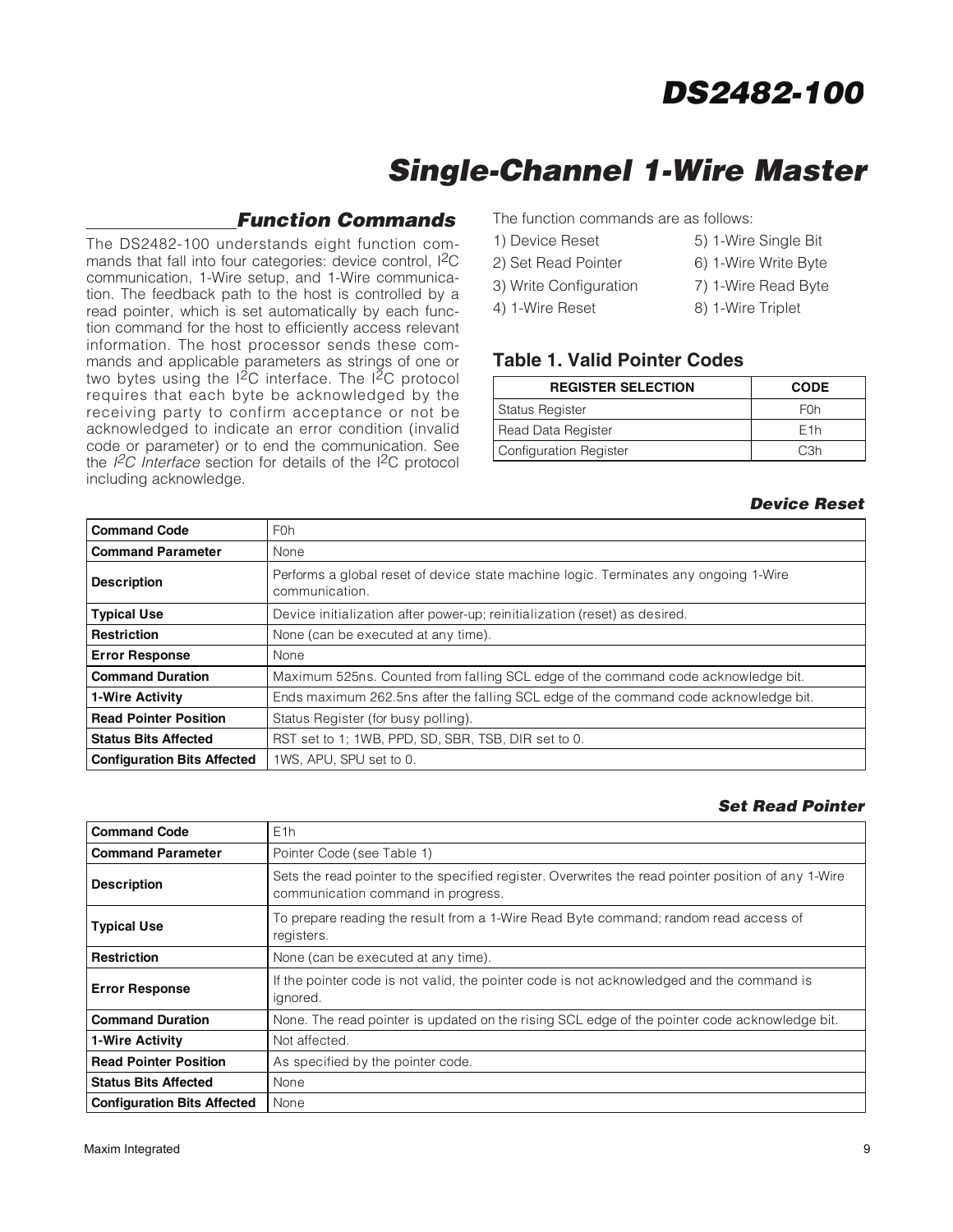# **Single-Channel 1-Wire Master**

### **Write Configuration**

| <b>Command Code</b>                | D <sub>2h</sub>                                                                                                                                                                                                                                                                                                |  |
|------------------------------------|----------------------------------------------------------------------------------------------------------------------------------------------------------------------------------------------------------------------------------------------------------------------------------------------------------------|--|
| <b>Command Parameter</b>           | Configuration Byte                                                                                                                                                                                                                                                                                             |  |
| <b>Description</b>                 | Writes a new configuration byte. The new settings take effect immediately. <b>Note:</b> When writing to<br>the Configuration Register, the new data is accepted only if the upper nibble (bits 7 to 4) is the<br>one's complement of the lower nibble (bits 3 to 0). When read, the upper nibble is always 0h. |  |
| <b>Typical Use</b>                 | Defining the features for subsequent 1-Wire communication.                                                                                                                                                                                                                                                     |  |
| <b>Restriction</b>                 | 1-Wire activity must have ended before the DS2482-100 can process this command.                                                                                                                                                                                                                                |  |
| <b>Error Response</b>              | Command code and parameter are not acknowledged if 1WB = 1 at the time the command code<br>is received and the command is ignored.                                                                                                                                                                             |  |
| <b>Command Duration</b>            | None. The Configuration Register is updated on the rising SCL edge of the configuration-byte<br>acknowledge bit.                                                                                                                                                                                               |  |
| 1-Wire Activity                    | None                                                                                                                                                                                                                                                                                                           |  |
| <b>Read Pointer Position</b>       | Configuration Register (to verify write).                                                                                                                                                                                                                                                                      |  |
| <b>Status Bits Affected</b>        | RST set to 0.                                                                                                                                                                                                                                                                                                  |  |
| <b>Configuration Bits Affected</b> | 1WS, SPU, APU updated.                                                                                                                                                                                                                                                                                         |  |

### **1-Wire Reset**

| <b>Command Code</b>                | B4h                                                                                                                                                                                                                                                                                                          |
|------------------------------------|--------------------------------------------------------------------------------------------------------------------------------------------------------------------------------------------------------------------------------------------------------------------------------------------------------------|
| <b>Command Parameter</b>           | None                                                                                                                                                                                                                                                                                                         |
| <b>Description</b>                 | Generates a 1-Wire reset/presence-detect cycle (Figure 4) at the 1-Wire line. The state of the<br>1-Wire line is sampled at ts <sub>I</sub> and t <sub>MSP</sub> and the result is reported to the host processor through the<br>Status Register, bits PPD and SD.                                           |
| <b>Typical Use</b>                 | To initiate or end any 1-Wire communication sequence.                                                                                                                                                                                                                                                        |
| <b>Restriction</b>                 | 1-Wire activity must have ended before the DS2482-100 can process this command. Strong<br>pullup (see the SPU bit) should not be used in conjunction with the 1-Wire Reset command. If SPU<br>is enabled, the PPD bit may not be valid and may cause a violation of the device's absolute<br>maximum rating. |
| <b>Error Response</b>              | Command code is not acknowledged if $1WB = 1$ at the time the command code is received and<br>the command is ignored.                                                                                                                                                                                        |
| <b>Command Duration</b>            | $t$ <sub>RSTL</sub> + t <sub>RSTH</sub> + maximum 262.5ns, counted from the falling SCL edge of the command code<br>acknowledge bit.                                                                                                                                                                         |
| 1-Wire Activity                    | Begins maximum 262.5ns after the falling SCL edge of the command code acknowledge bit.                                                                                                                                                                                                                       |
| <b>Read Pointer Position</b>       | Status Register (for busy polling).                                                                                                                                                                                                                                                                          |
| <b>Status Bits Affected</b>        | 1WB (set to 1 for tast $\pm$ tast H). PPD is updated at tast $\pm$ tmsp, SD is updated at tast $\pm$ ts.                                                                                                                                                                                                     |
| <b>Configuration Bits Affected</b> | 1WS, APU, SPU apply.                                                                                                                                                                                                                                                                                         |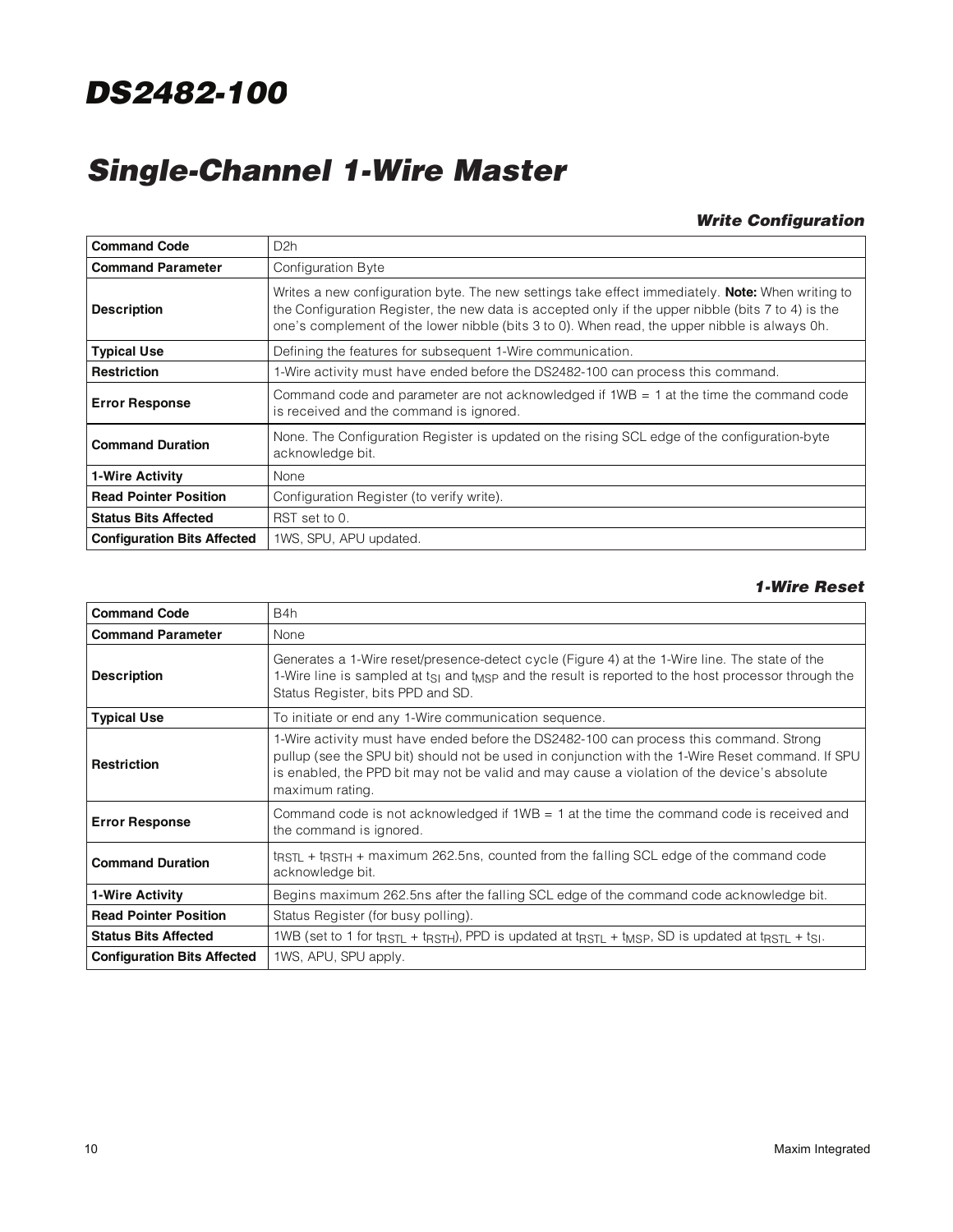# **Single-Channel 1-Wire Master**

### **1-Wire Single Bit**

| <b>Command Code</b>                | 87h                                                                                                                                                                                                                                                                                                                                                                                                           |  |  |  |
|------------------------------------|---------------------------------------------------------------------------------------------------------------------------------------------------------------------------------------------------------------------------------------------------------------------------------------------------------------------------------------------------------------------------------------------------------------|--|--|--|
| <b>Command Parameter</b>           | <b>Bit Byte</b>                                                                                                                                                                                                                                                                                                                                                                                               |  |  |  |
| <b>Description</b>                 | Generates a single 1-Wire time slot with a bit value "V" as specified by the bit byte at the 1-Wire<br>line (see Table 2). A V value of 0b generates a write-zero time slot (Figure 5); a V value of 1b<br>generates a write-one time slot, which also functions as a read-data time slot (Figure 6). In either<br>case, the logic level at the 1-Wire line is tested at t <sub>MSR</sub> and SBR is updated. |  |  |  |
| <b>Typical Use</b>                 | To perform single-bit writes or reads at the 1-Wire line when single bit communication is<br>necessary (the exception).                                                                                                                                                                                                                                                                                       |  |  |  |
| <b>Restriction</b>                 | 1-Wire activity must have ended before the DS2482-100 can process this command.                                                                                                                                                                                                                                                                                                                               |  |  |  |
| <b>Error Response</b>              | Command code and bit byte are not acknowledged if $1WB = 1$ at the time the command code is<br>received and the command is ignored.                                                                                                                                                                                                                                                                           |  |  |  |
| <b>Command Duration</b>            | $t_{SLOT}$ + maximum 262.5ns, counted from the falling SCL edge of the first bit (MSB) of the bit byte.                                                                                                                                                                                                                                                                                                       |  |  |  |
| 1-Wire Activity                    | Begins maximum 262.5ns after the falling SCL edge of the MSB of the bit byte.                                                                                                                                                                                                                                                                                                                                 |  |  |  |
| <b>Read Pointer Position</b>       | Status Register (for busy polling and data reading).                                                                                                                                                                                                                                                                                                                                                          |  |  |  |
| <b>Status Bits Affected</b>        | 1WB (set to 1 for ts <sub>LOT</sub> ), SBR is updated at t <sub>MSR</sub> , DIR (may change its state).                                                                                                                                                                                                                                                                                                       |  |  |  |
| <b>Configuration Bits Affected</b> | 1WS, APU, SPU apply.                                                                                                                                                                                                                                                                                                                                                                                          |  |  |  |

## **Table 2. Bit Allocation in the Bit Byte**

| BIT <sub>7</sub> | BIT <sub>6</sub> | BIT <sub>5</sub> | BIT <sub>4</sub> | BIT <sub>3</sub> | BIT <sub>2</sub> | BIT 1 | BIT <sub>0</sub> |
|------------------|------------------|------------------|------------------|------------------|------------------|-------|------------------|
|                  |                  |                  |                  |                  |                  |       |                  |

 $x = Don't care.$ 



Figure 4. 1-Wire Reset/Presence-Detect Cycle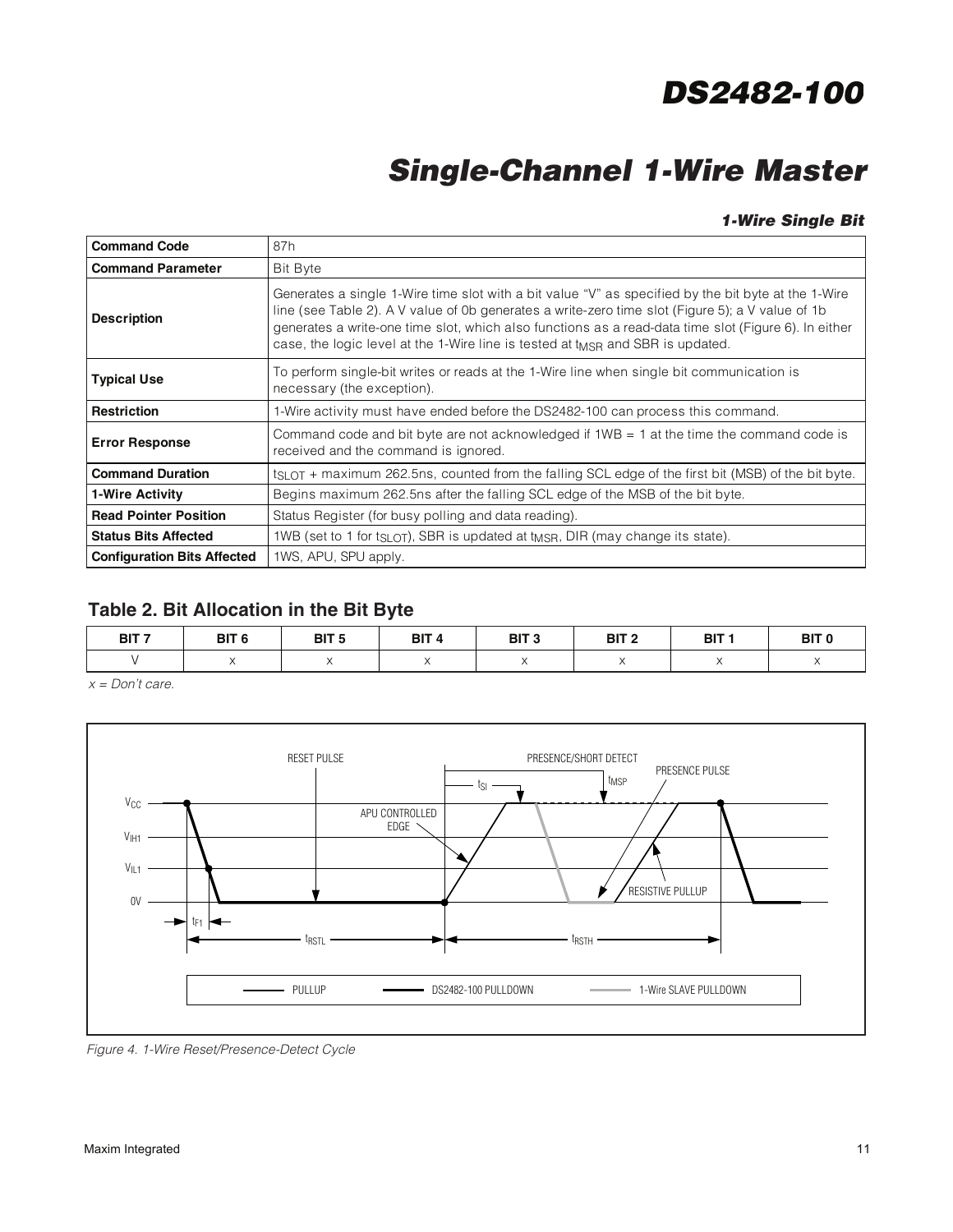

## **Single-Channel 1-Wire Master**

Figure 5. Write-Zero Time Slot



Figure 6. Write-One and Read-Data Time Slot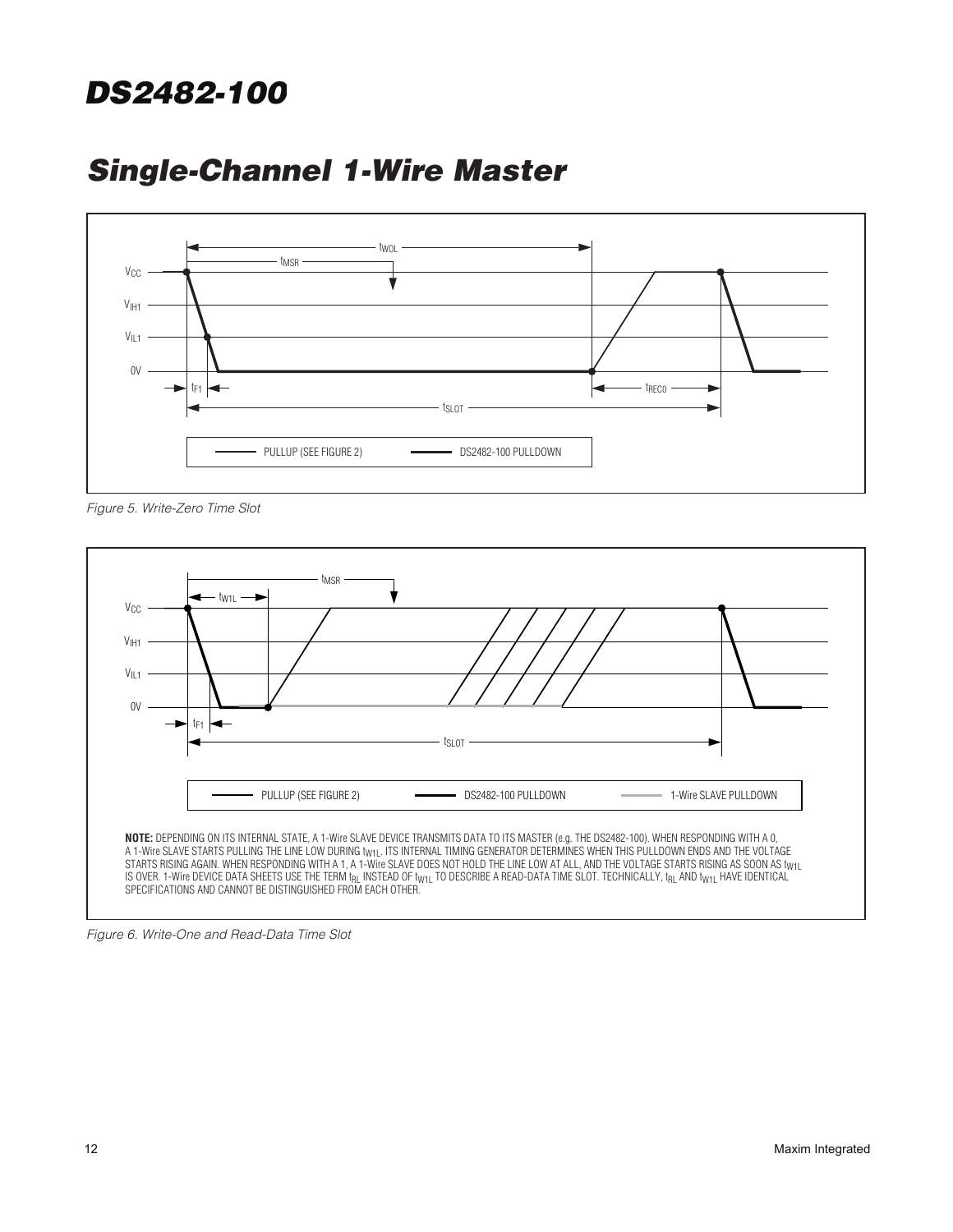# **Single-Channel 1-Wire Master**

### **1-Wire Write Byte**

| <b>Command Code</b>                                                                                                                                                                                                                                                                                                                                                               | A5h                                                                                                                                                         |  |
|-----------------------------------------------------------------------------------------------------------------------------------------------------------------------------------------------------------------------------------------------------------------------------------------------------------------------------------------------------------------------------------|-------------------------------------------------------------------------------------------------------------------------------------------------------------|--|
| <b>Command Parameter</b>                                                                                                                                                                                                                                                                                                                                                          | Data Byte                                                                                                                                                   |  |
| <b>Description</b>                                                                                                                                                                                                                                                                                                                                                                | Writes a single data byte to the 1-Wire line.                                                                                                               |  |
| <b>Typical Use</b>                                                                                                                                                                                                                                                                                                                                                                | To write commands or data to the 1-Wire line. Equivalent to executing eight 1-Wire Single Bit<br>commands, but faster due to less I <sup>2</sup> C traffic. |  |
| Restriction                                                                                                                                                                                                                                                                                                                                                                       | 1-Wire activity must have ended before the DS2482-100 can process this command.                                                                             |  |
| <b>Error Response</b>                                                                                                                                                                                                                                                                                                                                                             | Command code and data byte are not acknowledged if $1WB = 1$ at the time the command code is<br>received and the command is ignored.                        |  |
| <b>Command Duration</b>                                                                                                                                                                                                                                                                                                                                                           | $8 \times$ ts $_{\text{LOT}}$ + maximum 262.5ns, counted from falling edge of the last bit (LSB) of the data byte.                                          |  |
| Begins maximum 262.5ns after falling SCL edge of the LSB of the data byte (i.e., before the data<br>byte acknowledge). Note: The bit order on the I <sup>2</sup> C bus and the 1-Wire line is different (1-Wire: LSB<br>1-Wire Activity<br>first; I <sup>2</sup> C: MSB first). Therefore, 1-Wire activity cannot begin before the DS2482-100 has received<br>the full data byte. |                                                                                                                                                             |  |
| <b>Read Pointer Position</b>                                                                                                                                                                                                                                                                                                                                                      | Status Register (for busy polling).                                                                                                                         |  |
| <b>Status Bits Affected</b>                                                                                                                                                                                                                                                                                                                                                       | 1WB (set to 1 for 8 $\times$ t <sub>SLOT</sub> ).                                                                                                           |  |
| <b>Configuration Bits Affected</b>                                                                                                                                                                                                                                                                                                                                                | 1WS, SPU, APU apply.                                                                                                                                        |  |

### **1-Wire Read Byte**

| <b>Command Code</b>                | 96h                                                                                                                                                                                                                        |
|------------------------------------|----------------------------------------------------------------------------------------------------------------------------------------------------------------------------------------------------------------------------|
| <b>Command Parameter</b>           | None                                                                                                                                                                                                                       |
| <b>Description</b>                 | Generates eight read-data time slots on the 1-Wire line and stores result in the Read Data<br>Register.                                                                                                                    |
| <b>Typical Use</b>                 | To read data from the 1-Wire line. Equivalent to executing eight 1-Wire Single Bit commands with<br>$V = 1$ (write-one time slot), but faster due to less I <sup>2</sup> C traffic.                                        |
| Restriction                        | 1-Wire activity must have ended before the DS2482-100 can process this command.                                                                                                                                            |
| <b>Error Response</b>              | Command code is not acknowledged if $1WB = 1$ at the time the command code is received and<br>the command is ignored.                                                                                                      |
| <b>Command Duration</b>            | 8 x t <sub>SLOT</sub> + maximum 262.5ns, counted from the falling SCL edge of the command code<br>acknowledge bit.                                                                                                         |
| 1-Wire Activity                    | Begins maximum 262.5ns after the falling SCL edge of the command code acknowledge bit.                                                                                                                                     |
| <b>Read Pointer Position</b>       | Status Register (for busy polling). <b>Note:</b> To read the data byte received from the 1-Wire line, issue<br>the Set Read Pointer command and select the Read Data Register. Then access the DS2482-100<br>in read mode. |
| <b>Status Bits Affected</b>        | 1WB (set to 1 for 8 $\times$ t <sub>SLOT</sub> ).                                                                                                                                                                          |
| <b>Configuration Bits Affected</b> | 1WS, APU apply.                                                                                                                                                                                                            |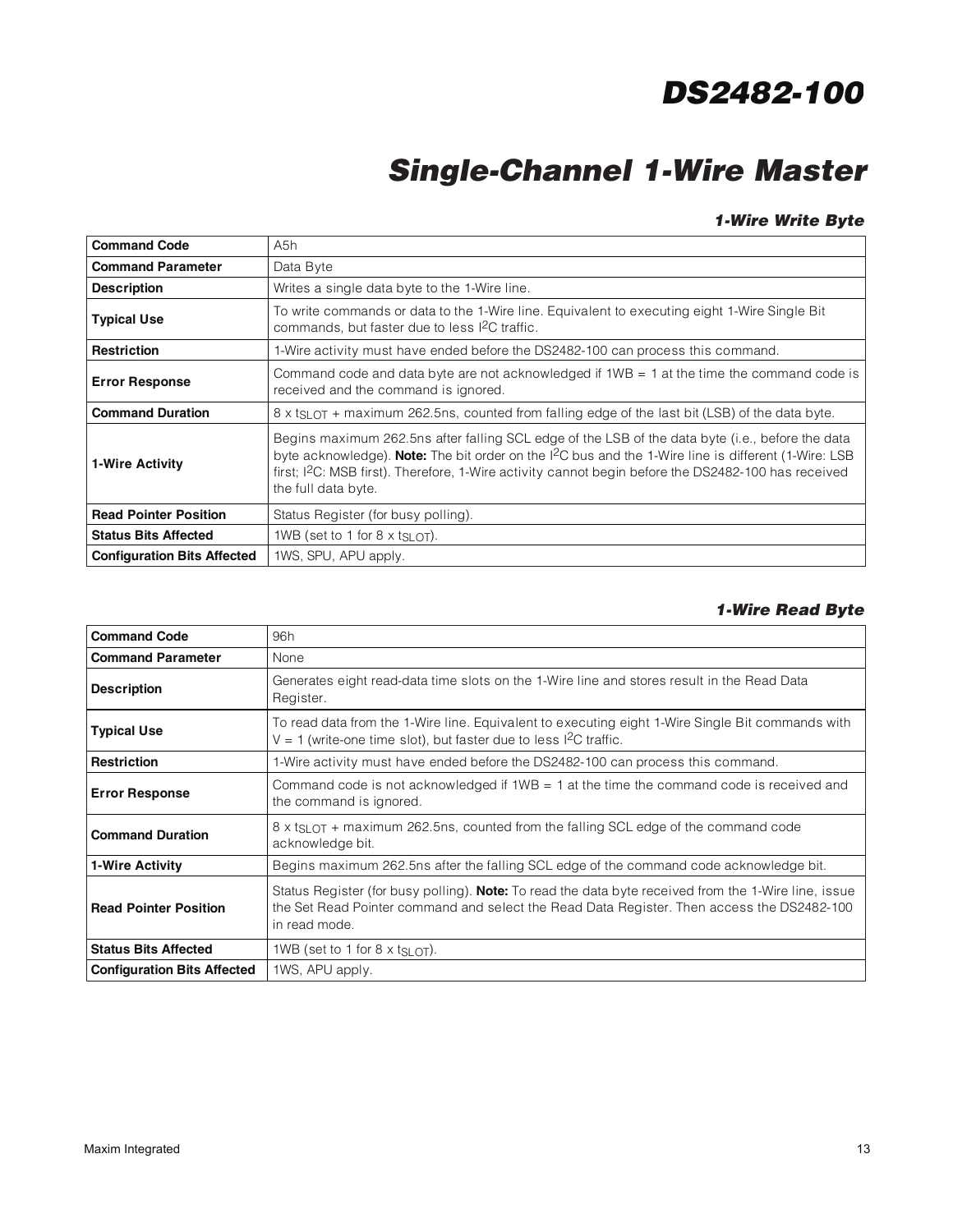# **Single-Channel 1-Wire Master**

### **1-Wire Triplet**

| <b>Command Code</b>                                                                                                                                                                                                                                                                                                                                                                                                                                                                                                                                                                                                                                                                                                                            | 78h                                                                                                                                                                              |  |  |
|------------------------------------------------------------------------------------------------------------------------------------------------------------------------------------------------------------------------------------------------------------------------------------------------------------------------------------------------------------------------------------------------------------------------------------------------------------------------------------------------------------------------------------------------------------------------------------------------------------------------------------------------------------------------------------------------------------------------------------------------|----------------------------------------------------------------------------------------------------------------------------------------------------------------------------------|--|--|
| <b>Command Parameter</b>                                                                                                                                                                                                                                                                                                                                                                                                                                                                                                                                                                                                                                                                                                                       | Direction Byte                                                                                                                                                                   |  |  |
| Generates three time slots: two read time slots and one write time slot at the 1-Wire line. The type<br>of write time slot depends on the result of the read time slots and the direction byte. The direction<br>byte determines the type of write time slot if both read time slots are 0 (a typical case). In this<br>case, the DS2482-100 generates a write-one time slot if $V = 1$ and a write-zero time slot if $V = 0$ .<br><b>Description</b><br>See Table 3.<br>If the read time slots are 0 and 1, they are followed by a write-zero time slot.<br>If the read time slots are 1 and 0, they are followed by a write-one time slot.<br>If the read time slots are both 1 (error case), the subsequent write time slot is a write-one. |                                                                                                                                                                                  |  |  |
| <b>Typical Use</b>                                                                                                                                                                                                                                                                                                                                                                                                                                                                                                                                                                                                                                                                                                                             | To perform a 1-Wire Search ROM sequence; a full sequence requires this command to be<br>executed 64 times to identify and address one device.                                    |  |  |
| <b>Restriction</b>                                                                                                                                                                                                                                                                                                                                                                                                                                                                                                                                                                                                                                                                                                                             | 1-Wire activity must have ended before the DS2482-100 can process this command.                                                                                                  |  |  |
| <b>Error Response</b>                                                                                                                                                                                                                                                                                                                                                                                                                                                                                                                                                                                                                                                                                                                          | Command code and direction byte is not acknowledged if $1WB = 1$ at the time the command<br>code is received and the command is ignored.                                         |  |  |
| <b>Command Duration</b>                                                                                                                                                                                                                                                                                                                                                                                                                                                                                                                                                                                                                                                                                                                        | $3 \times$ t <sub>SL OT</sub> + maximum 262.5 ns, counted from the falling SCL edge of the first bit (MSB) of the<br>direction byte.                                             |  |  |
| 1-Wire Activity                                                                                                                                                                                                                                                                                                                                                                                                                                                                                                                                                                                                                                                                                                                                | Begins maximum 262.5ns after the falling SCL edge of the MSB of the direction byte.                                                                                              |  |  |
| <b>Read Pointer Position</b>                                                                                                                                                                                                                                                                                                                                                                                                                                                                                                                                                                                                                                                                                                                   | Status Register (for busy polling).                                                                                                                                              |  |  |
| <b>Status Bits Affected</b>                                                                                                                                                                                                                                                                                                                                                                                                                                                                                                                                                                                                                                                                                                                    | 1WB (set to 1 for 3 x t <sub>SLOT</sub> ), SBR is updated at the first t <sub>MSR</sub> , TSB and DIR are updated at the<br>second $t_{MSR}$ (i.e., at $t_{SLOT}$ + $t_{MSR}$ ). |  |  |
| <b>Configuration Bits Affected</b>                                                                                                                                                                                                                                                                                                                                                                                                                                                                                                                                                                                                                                                                                                             | 1WS, APU apply.                                                                                                                                                                  |  |  |

## **Table 3. Bit Allocation in the Direction Byte**

| BIT <sub>7</sub> | <b>SIT 6</b> | BIT <sub>5</sub> | <b>BIT</b> | BIT $^{\prime}$ | BIT <sub>2</sub> | --<br>ы | BIT <sub>0</sub> |
|------------------|--------------|------------------|------------|-----------------|------------------|---------|------------------|
|                  |              |                  |            |                 |                  |         |                  |

 $x = Don't care.$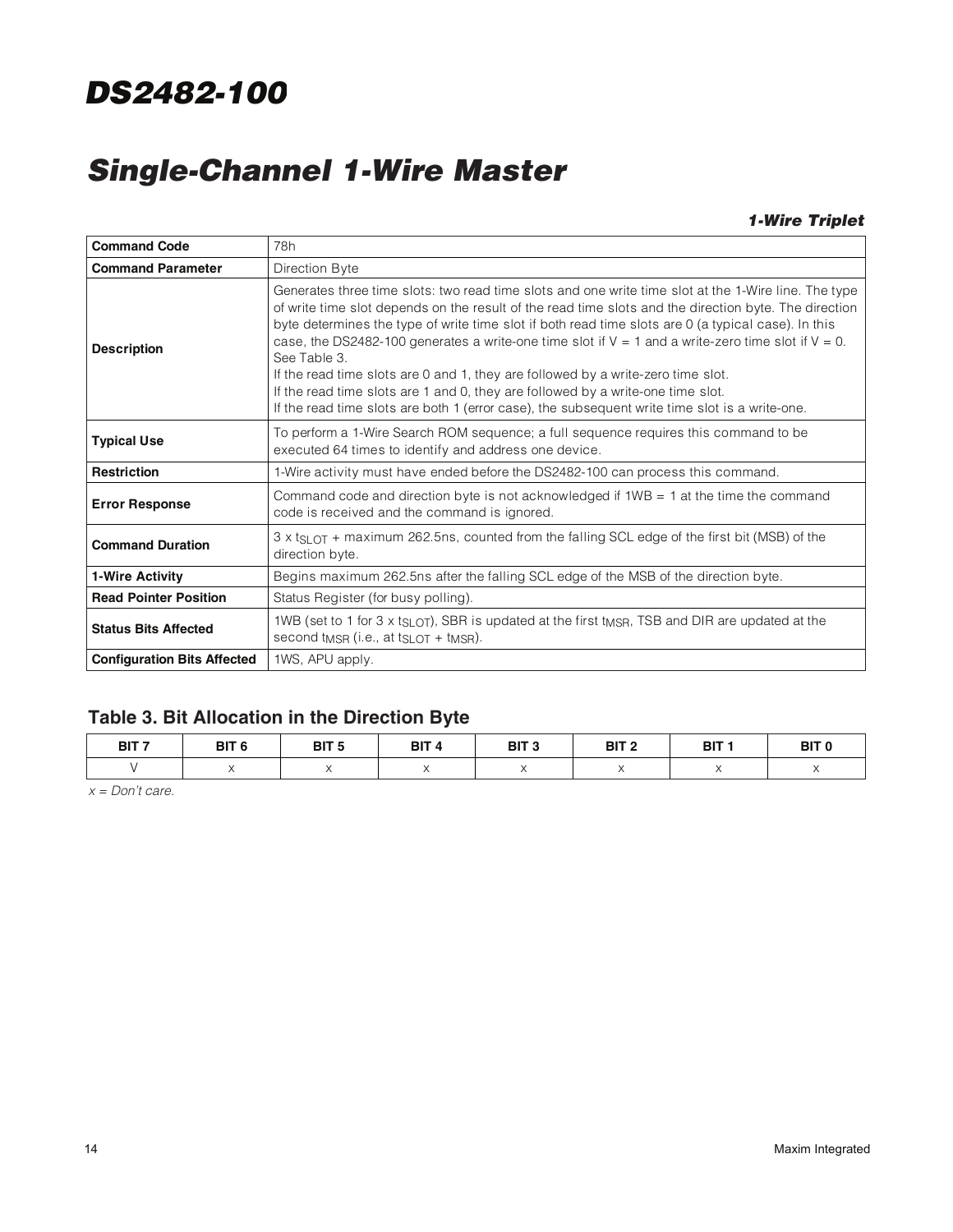

## **Single-Channel 1-Wire Master**

Figure 7. I<sup>2</sup>C Protocol Overview

## **I2C Interface**

### **General Characteristics**

The I<sup>2</sup>C bus uses a data line (SDA) plus a clock signal (SCL) for communication. Both SDA and SCL are bidirectional lines, connected to a positive supply voltage through a pullup resistor. When there is no communication, both lines are high. The output stages of devices connected to the bus must have an open drain or open collector to perform the wired-AND function. Data on the I2C bus can be transferred at rates of up to 100kbps in standard mode and up to 400kbps in fast mode. The DS2482-100 works in both modes.

A device that sends data on the bus is defined as a transmitter, and a device receiving data is defined as a receiver. The device that controls the communication is called a master. The devices that are controlled by the master are slaves. To be individually accessed, each device must have a slave address that does not conflict with other devices on the bus.

Data transfers can be initiated only when the bus is not busy. The master generates the serial clock (SCL), controls the bus access, generates the START and STOP conditions, and determines the number of data bytes transferred between START and STOP (Figure 7). Data is transferred in bytes with the most significant bit being

transmitted first. After each byte follows an acknowledge bit to allow synchronization between master and slave.

#### **Slave Address**

The slave address to which the DS2482-100 responds is shown in Figure 8. The logic state at the address pins AD0 and AD1 determines the value of the address bits A0 and A1. The address pins allow the device to respond to one of four possible slave addresses. The slave address is part of the slave address/control byte. The last bit of the slave address/control byte  $(R/\overline{W})$ defines the data direction. When set to 0, subsequent data flows from master to slave (write access); when set to 1, data flows from slave to master (read access).



Figure 8. DS2482-100 Slave Address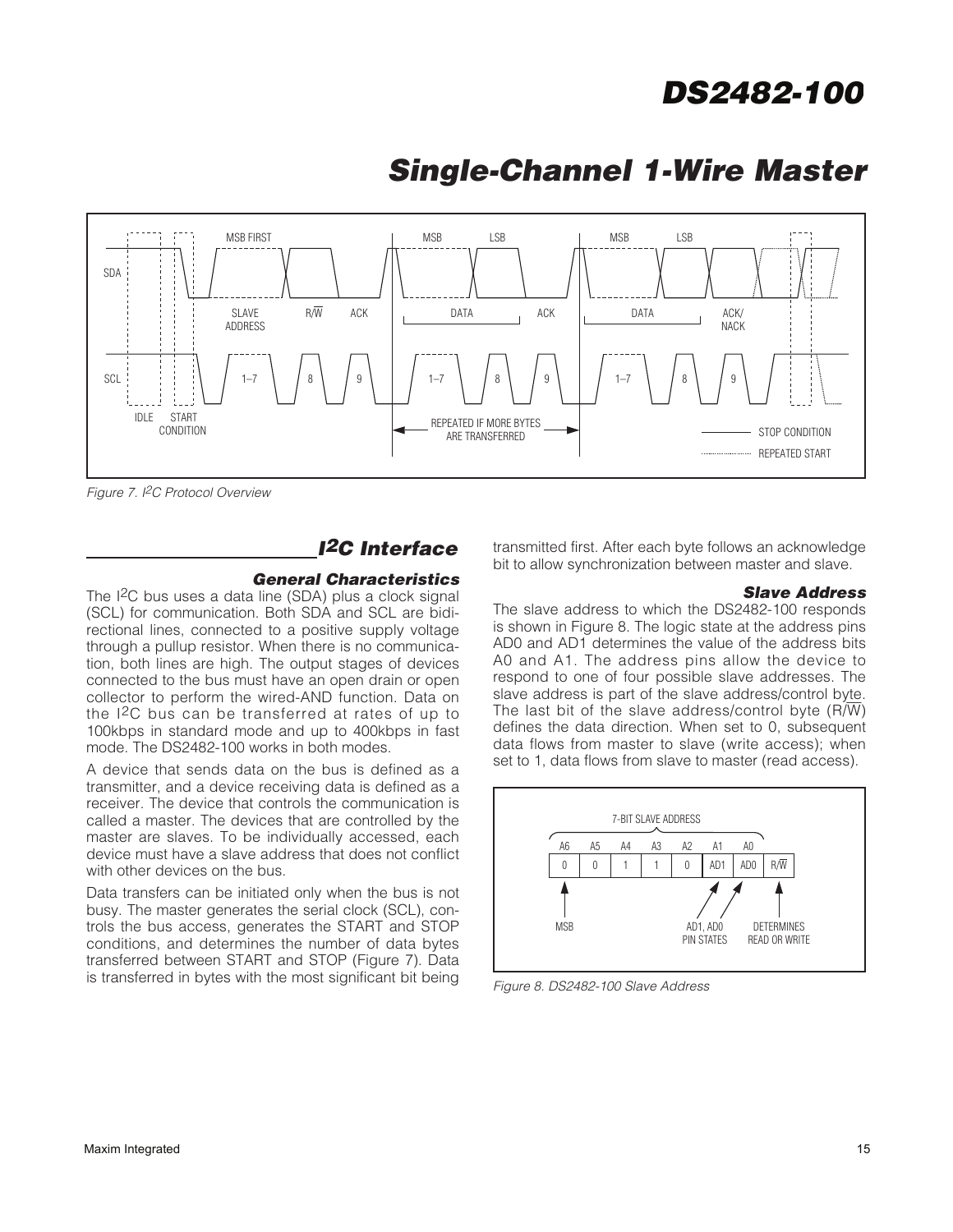

## **Single-Channel 1-Wire Master**

Figure 9. I<sup>2</sup>C Timing Diagram

### **I2C Definitions**

The following terminology is commonly used to describe I2C data transfers. The timing references are defined in Figure 9.

**Bus Idle or Not Busy: Both SDA and SCL are inac**tive and in their logic-high states.

**START Condition:** To initiate communication with a slave, the master must generate a START condition. A START condition is defined as a change in state of SDA from high to low while SCL remains high.

**STOP Condition:** To end communication with a slave, the master must generate a STOP condition. A STOP condition is defined as a change in state of SDA from low to high while SCL remains high.

**Repeated START Condition:** Repeated STARTs are commonly used for read accesses to select a specific data source or address to read from. The master can use a repeated START condition at the end of a data transfer to immediately initiate a new data transfer following the current one. A repeated START condition is generated the same way as a normal START condition, but without leaving the bus idle after a STOP condition.

**Data Valid:** With the exception of the START and STOP condition, transitions of SDA can occur only during the low state of SCL. The data on SDA must remain valid and unchanged during the entire high pulse of SCL plus the required setup and hold time (tHD:DAT after the falling edge of SCL and tSU:DAT

before the rising edge of SCL; see Figure 9). There is one clock pulse per bit of data. Data is shifted into the receiving device during the rising edge of SCL.

When finished with writing, the master must release the SDA line for a sufficient amount of setup time (minimum  $tgU:DAT + tp$  in Figure 9) before the next rising edge of SCL to start reading. The slave shifts out each data bit on SDA at the falling edge of the previous SCL pulse and the data bit is valid at the rising edge of the current SCL pulse. The master generates all SCL clock pulses, including those needed to read from a slave.

**Acknowledge:** Typically a receiving device, when addressed, is obliged to generate an acknowledge after the receipt of each byte. The master must generate a clock pulse that is associated with this acknowledge bit. A device that acknowledges must pull SDA low during the acknowledge clock pulse in such a way that SDA is stable low during the high period of the acknowledge-related clock pulse plus the required setup and hold time  $(t_{HD:DAT}$  after the falling edge of SCL and tSU:DAT before the rising edge of SCL).

**Not Acknowledged by Slave:** A slave device may be unable to receive or transmit data, for example, because it is busy performing some real-time function. In this case, the slave device does not acknowledge its slave address and leaves the SDA line high. A slave device that is ready to communicate acknowledges at least its slave address. However,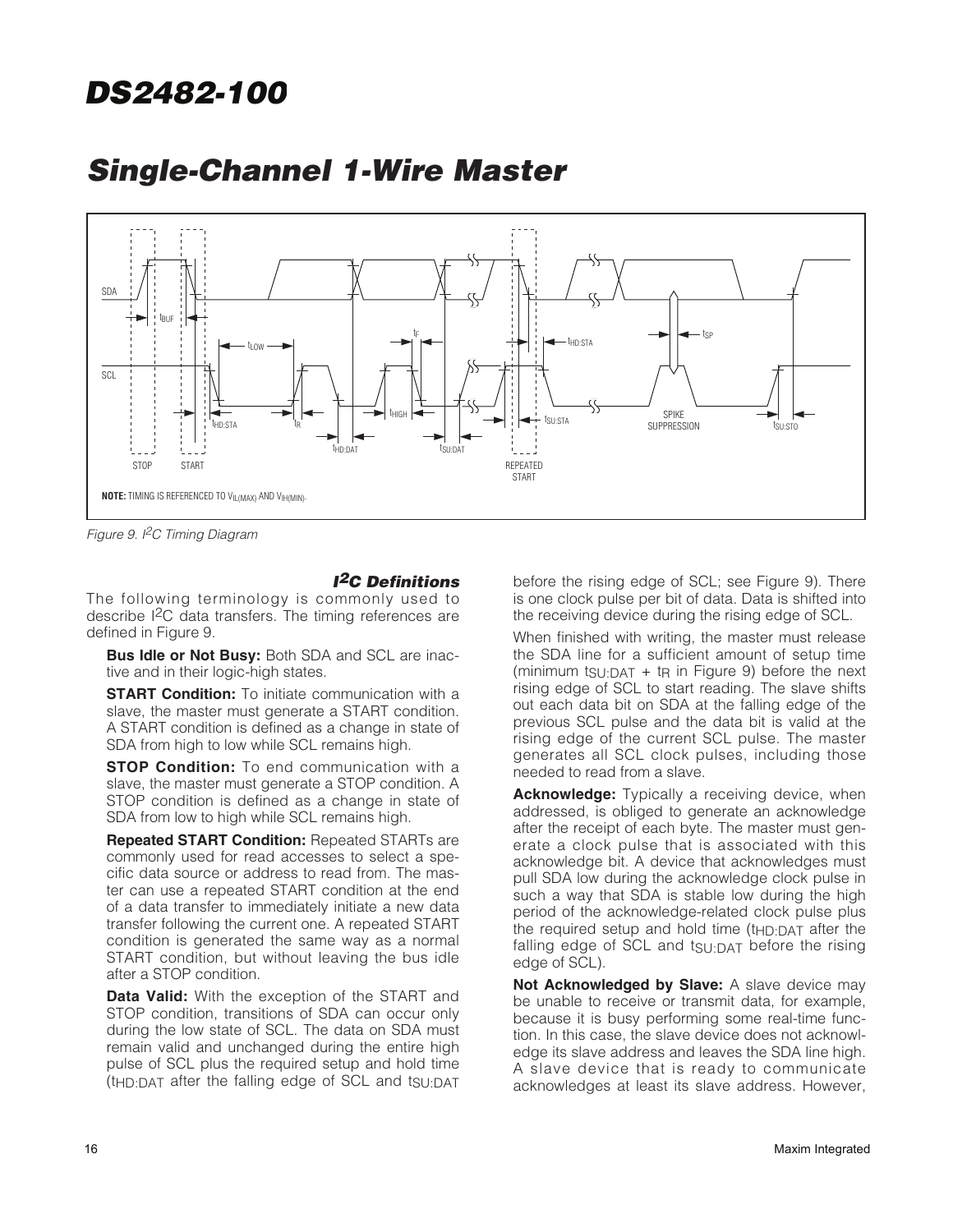# **Single-Channel 1-Wire Master**

some time later the slave may refuse to accept data, possibly because of an invalid command code or parameter. In this case, the slave device does not acknowledge any of the bytes that it refuses and leaves SDA high. In either case, after a slave has failed to acknowledge, the master first should generate a repeated START condition or a STOP condition followed by a START condition to begin a new data transfer.

**Not Acknowledged by Master:** At some time when receiving data, the master must signal an end of data to the slave device. To achieve this, the master does not acknowledge the last byte that it has received from the slave. In response, the slave releases SDA, allowing the master to generate the STOP condition.

### **Writing to the DS2482-100**

To write to the DS2482-100, the master must access the device in write mode, i.e., the slave address must be sent with the direction bit set to 0. The next byte to be sent is a command code, which, depending on the command, may be followed by a command parameter. The DS2482-100 acknowledges valid command codes and expected/valid command parameters. Additional bytes or invalid command parameters are never acknowledged.

#### **Reading from the DS2482-100**

To read from the DS2482-100, the master must access the device in read mode, i.e., the slave address must be sent with the direction bit set to 1. The read pointer determines the register that the master reads from. The master can continue reading the same register over and over again, without having to readdress the device, e.g., to watch the 1WB changing from 1 to 0. To read from a different register, the master must issue the Set Read Pointer command and then access the DS2482- 100 again in read mode.

### **<sup>I</sup>2C Communication Examples**

See Tables 4 and 5 for the I2C communication legend and data direction codes.

| <b>SYMBOL</b> | <b>DESCRIPTION</b>                 |  |  |
|---------------|------------------------------------|--|--|
| S             | <b>START Condition</b>             |  |  |
| AD, 0         | Select DS2482-100 for Write Access |  |  |
| AD, 1         | Select DS2482-100 for Read Access  |  |  |
| Sr            | <b>Repeated START Condition</b>    |  |  |
| P             | <b>STOP Condition</b>              |  |  |
| A             | Acknowledged                       |  |  |
| $A\setminus$  | Not Acknowledged                   |  |  |
| (dle)         | Bus Not Busy                       |  |  |
| <byte></byte> | Transfer of One Byte               |  |  |
| <b>DRST</b>   | Command "Device Reset", F0h        |  |  |
| <b>SRP</b>    | Command "Set Read Pointer", E1h    |  |  |
| <b>WCFG</b>   | Command "Write Configuration", D2h |  |  |
| 1WRS          | Command "1-Wire Reset", B4h        |  |  |
| 1WSB          | Command "1-Wire Single Bit", 87h   |  |  |
| 1WWB          | Command "1-Wire Write Byte", A5h   |  |  |
| 1WRB          | Command "1-Wire Read Byte", 96h    |  |  |
| 1WT           | Command "1-Wire Triplet", 78h      |  |  |

### **Table 4. I2C Communication—Legend**

### **Table 5. Data Direction Codes**

Master-to-Slave | Slave-to-Master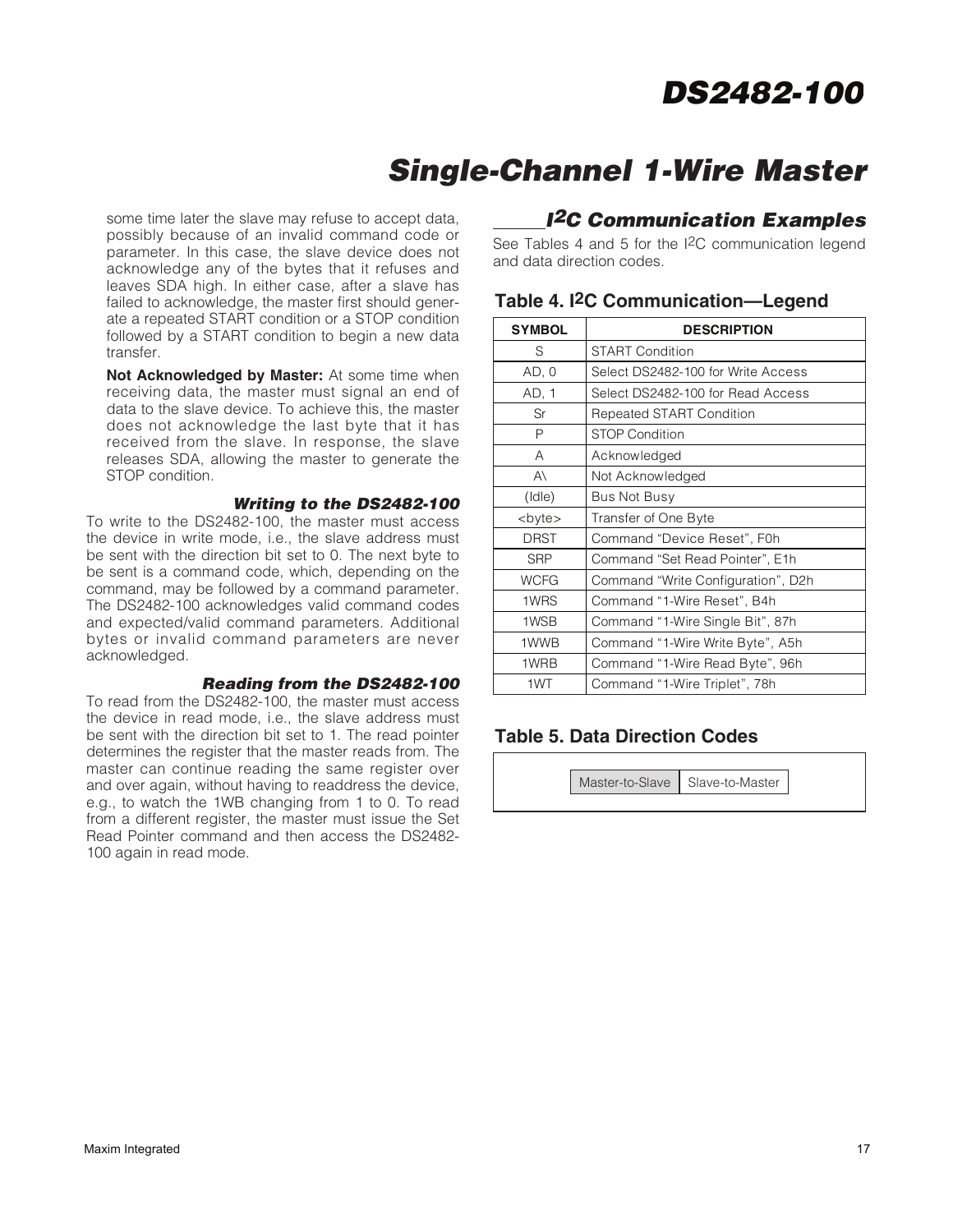# **Single-Channel 1-Wire Master**

## **<sup>I</sup>2C Communication Examples (continued)**

| Device Reset (After Power-Up)                                                                                                                                                                                                        |  |  |  |  |
|--------------------------------------------------------------------------------------------------------------------------------------------------------------------------------------------------------------------------------------|--|--|--|--|
| S<br>P<br>AD,0<br>Α<br><b>DRST</b><br>$\rm Sr$<br>$\overline{A}$<br>Α<br>AD,1<br>$A\setminus$<br><byte></byte>                                                                                                                       |  |  |  |  |
| Activities that are underlined denote an optional read access to verify the success of the command.                                                                                                                                  |  |  |  |  |
| Set Read Pointer (To Read from Another Register)                                                                                                                                                                                     |  |  |  |  |
| Case A: Valid Read Pointer Code                                                                                                                                                                                                      |  |  |  |  |
| AD,0<br><b>SRP</b><br>S<br>A<br>Α<br>C <sub>3</sub> h<br>P<br>Α                                                                                                                                                                      |  |  |  |  |
| C3h is the valid read pointer code for the Configuration Register.                                                                                                                                                                   |  |  |  |  |
| Case B: Invalid Read Pointer Code                                                                                                                                                                                                    |  |  |  |  |
| S<br>AD,0<br><b>SRP</b><br>P<br>A<br>Α<br>E <sub>5h</sub><br>$A\setminus$                                                                                                                                                            |  |  |  |  |
| E5h is an invalid read pointer code.                                                                                                                                                                                                 |  |  |  |  |
| <b>Write Configuration (Before Starting 1-Wire Activity)</b>                                                                                                                                                                         |  |  |  |  |
| Case A: 1-Wire Idle $(1WB = 0)$                                                                                                                                                                                                      |  |  |  |  |
| S<br>AD,0<br><b>WCFG</b><br>Α<br>Sr<br>P<br>Α<br><bvte><br/>Α<br/>AD,1<br/><byte><br/><math>A\setminus</math><br/>A</byte></bvte>                                                                                                    |  |  |  |  |
| Activities that are underlined denote an optional read access to verify the success of the command.                                                                                                                                  |  |  |  |  |
| Case B: 1-Wire Busy $(1WB = 1)$                                                                                                                                                                                                      |  |  |  |  |
| S<br><b>WCFG</b><br>AD,0<br>Α<br>$A\setminus$<br>P                                                                                                                                                                                   |  |  |  |  |
| The master should stop and restart as soon as the DS2482-100 does not acknowledge the command code.                                                                                                                                  |  |  |  |  |
| 1-Wire Reset (To Begin or End 1-Wire Communication)                                                                                                                                                                                  |  |  |  |  |
| Case A: 1-Wire Idle (1WB = 0), No Busy Polling to Read the Result                                                                                                                                                                    |  |  |  |  |
| S<br>AD,0<br>A<br>1WRS<br>A<br>P<br>S<br>P<br>$(\text{Idle})$<br>AD.1<br>A<br>$A\setminus$<br><byte></byte>                                                                                                                          |  |  |  |  |
| In the first cycle, the master sends the command. Then the master waits (Idle) for the 1-Wire reset to complete. In<br>the second cycle, the DS2482-100 is accessed to read the result of the 1-Wire reset from the Status Register. |  |  |  |  |
| Case B: 1-Wire Idle (1WB = 0), Busy Polling Until the 1-Wire Command is Completed, then Read the Result                                                                                                                              |  |  |  |  |
| AD,0<br>1WRS<br>S<br>Sr<br>AD,1<br>P<br>Α<br>Α<br>Α<br><byte><br/><byte><br/><math>A\setminus</math><br/>A</byte></byte>                                                                                                             |  |  |  |  |
|                                                                                                                                                                                                                                      |  |  |  |  |
| REPEAT UNTIL THE 1WB BIT HAS CHANGED TO 0.                                                                                                                                                                                           |  |  |  |  |
| Case C: 1-Wire Busy $(1WB = 1)$                                                                                                                                                                                                      |  |  |  |  |
| S<br>AD,0<br>1WRS<br>$A\setminus$<br>$\mathsf{P}$<br>Α                                                                                                                                                                               |  |  |  |  |
| The master should stop and restart as soon as the DS2482-100 does not acknowledge the command code.                                                                                                                                  |  |  |  |  |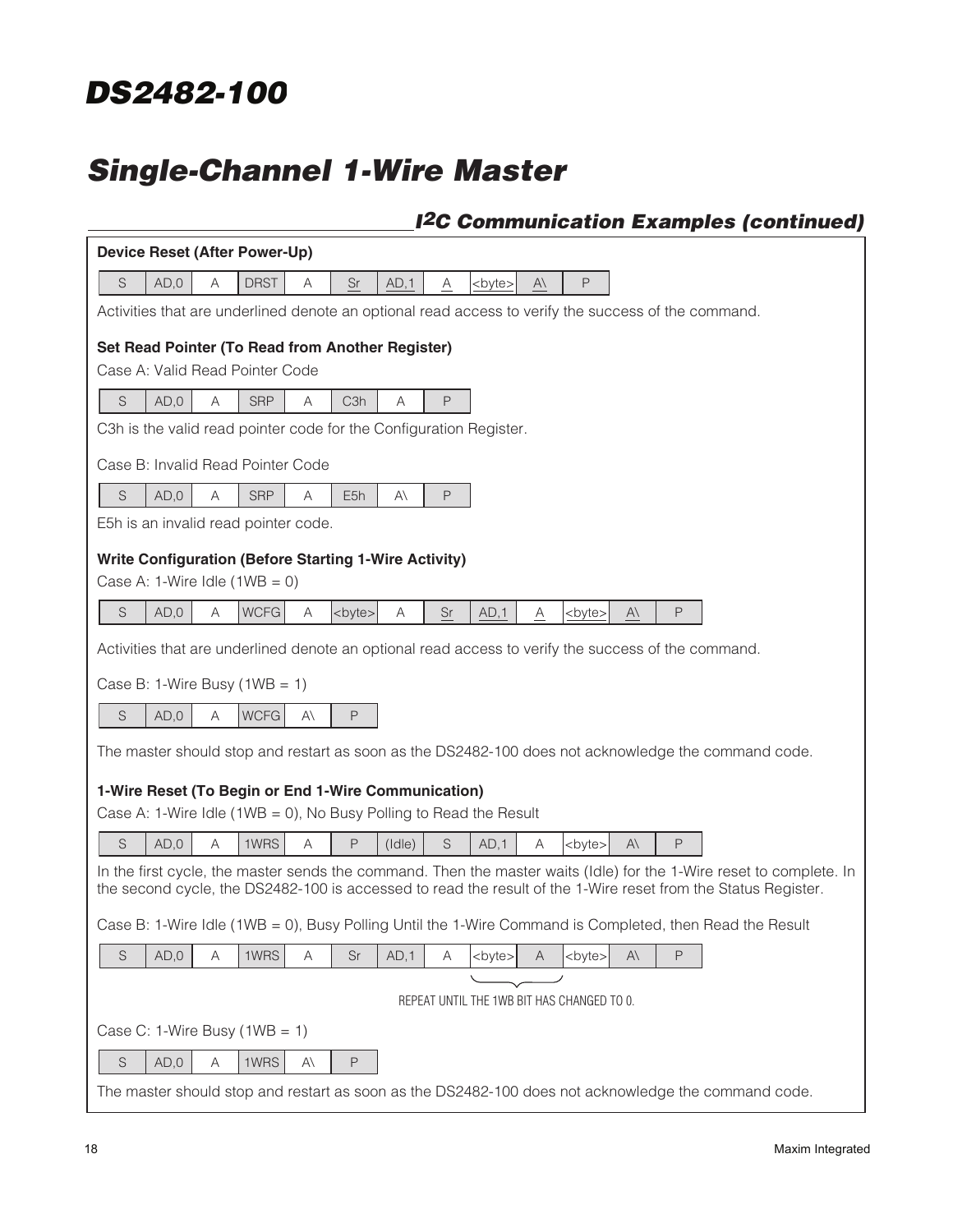# **Single-Channel 1-Wire Master**

## **<sup>I</sup>2C Communication Examples (continued)**

| 1-Wire Single Bit (To Generate a Single Time Slot on the 1-Wire Line)                                                                                     |  |  |  |  |
|-----------------------------------------------------------------------------------------------------------------------------------------------------------|--|--|--|--|
| Case A: 1-Wire Idle (1WB = 0), No Busy Polling                                                                                                            |  |  |  |  |
| S<br>AD,0<br>1WSB<br>A<br>A<br><byte><br/>P<br/><math>(</math>Idle<math>)</math><br/>Α</byte>                                                             |  |  |  |  |
|                                                                                                                                                           |  |  |  |  |
| S<br>AD.1<br>P<br>Α<br><byte><br/>A۱</byte>                                                                                                               |  |  |  |  |
| The idle time is needed for the 1-Wire function to complete. Then access the device in read mode to get the<br>result from the 1-Wire Single Bit command. |  |  |  |  |
| Case B: 1-Wire Idle (1WB = 0), Busy Polling Until the 1-Wire Command is Completed                                                                         |  |  |  |  |
| $\mathsf S$<br>1WSB<br>AD,0<br>A<br><byte><br/>A<br/>Α<br/>REPEAT UNTIL THE 1WB BIT</byte>                                                                |  |  |  |  |
| HAS CHANGED TO 0.                                                                                                                                         |  |  |  |  |
| Sr<br>AD,1<br>P<br>Α<br><byte><br/><byte><br/>AΙ<br/>Α</byte></byte>                                                                                      |  |  |  |  |
| When 1WB has changed from 1 to 0, the Status Register holds the valid result of the 1-Wire Single Bit command.                                            |  |  |  |  |
| Case C: 1-Wire Busy $(1WB = 1)$                                                                                                                           |  |  |  |  |
| 1WSB                                                                                                                                                      |  |  |  |  |
| S<br>AD,0<br>A<br>P<br>A۱                                                                                                                                 |  |  |  |  |
| The master should stop and restart as soon as the DS2482-100 does not acknowledge the command code.                                                       |  |  |  |  |
| 1-Wire Write Byte (To Send a Command Code to the 1-Wire Line)<br>Case A: 1-Wire Idle (1WB = 0), No Busy Polling                                           |  |  |  |  |
| S<br>AD,0<br>A<br>A<br>1WWB<br>33h<br>A<br>P<br>$(\mathsf{Idle})$                                                                                         |  |  |  |  |
| 33h is the valid 1-Wire ROM function command for Read ROM. The idle time is needed for the 1-Wire function to                                             |  |  |  |  |
| complete. There is no data read back from the 1-Wire line with this command.                                                                              |  |  |  |  |
| Case B: 1-Wire Idle (1WB = 0), Busy Polling Until the 1-Wire Command is Completed.                                                                        |  |  |  |  |
| $\mathsf S$<br>AD,0<br>Α<br>1WWB<br>A<br>33h<br>Α<br>REPEAT UNTIL THE 1WB BIT                                                                             |  |  |  |  |
| HAS CHANGED TO 0.                                                                                                                                         |  |  |  |  |
| $Sr$ $AD,1$<br>$A \left  byte \right $ A<br><br><b>byte</b><br>P<br>A                                                                                     |  |  |  |  |
| When 1WB has changed from 1 to 0, the 1-Wire Write Byte command is completed.                                                                             |  |  |  |  |
| Case C: 1-Wire Busy $(1WB = 1)$                                                                                                                           |  |  |  |  |
| S<br>AD,0<br>Α<br>1WWB<br>P<br>A۱                                                                                                                         |  |  |  |  |
| The master should stop and restart as soon as the DS2482-100 does not acknowledge the command code.                                                       |  |  |  |  |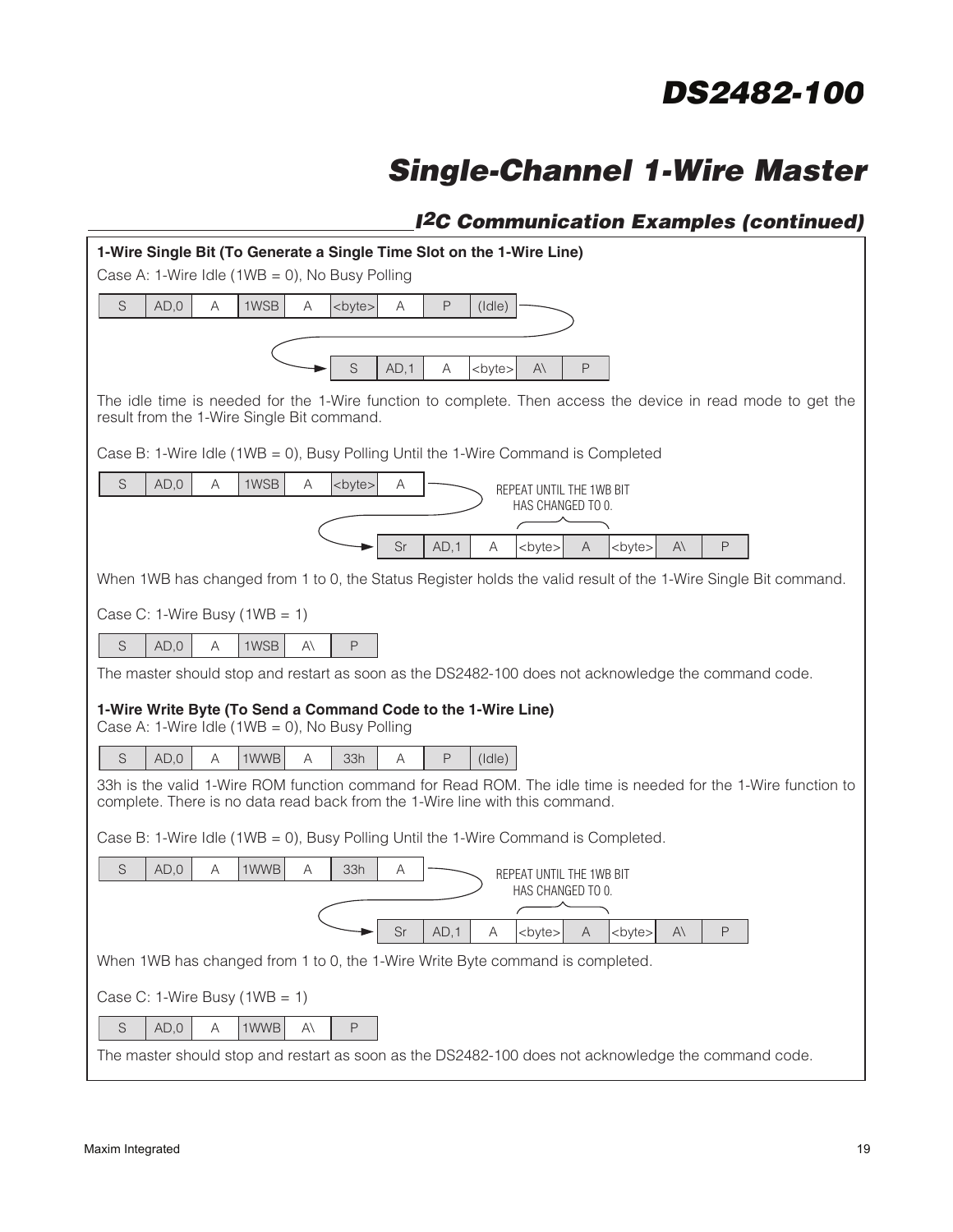# **Single-Channel 1-Wire Master**

## **<sup>I</sup>2C Communication Examples (continued)**

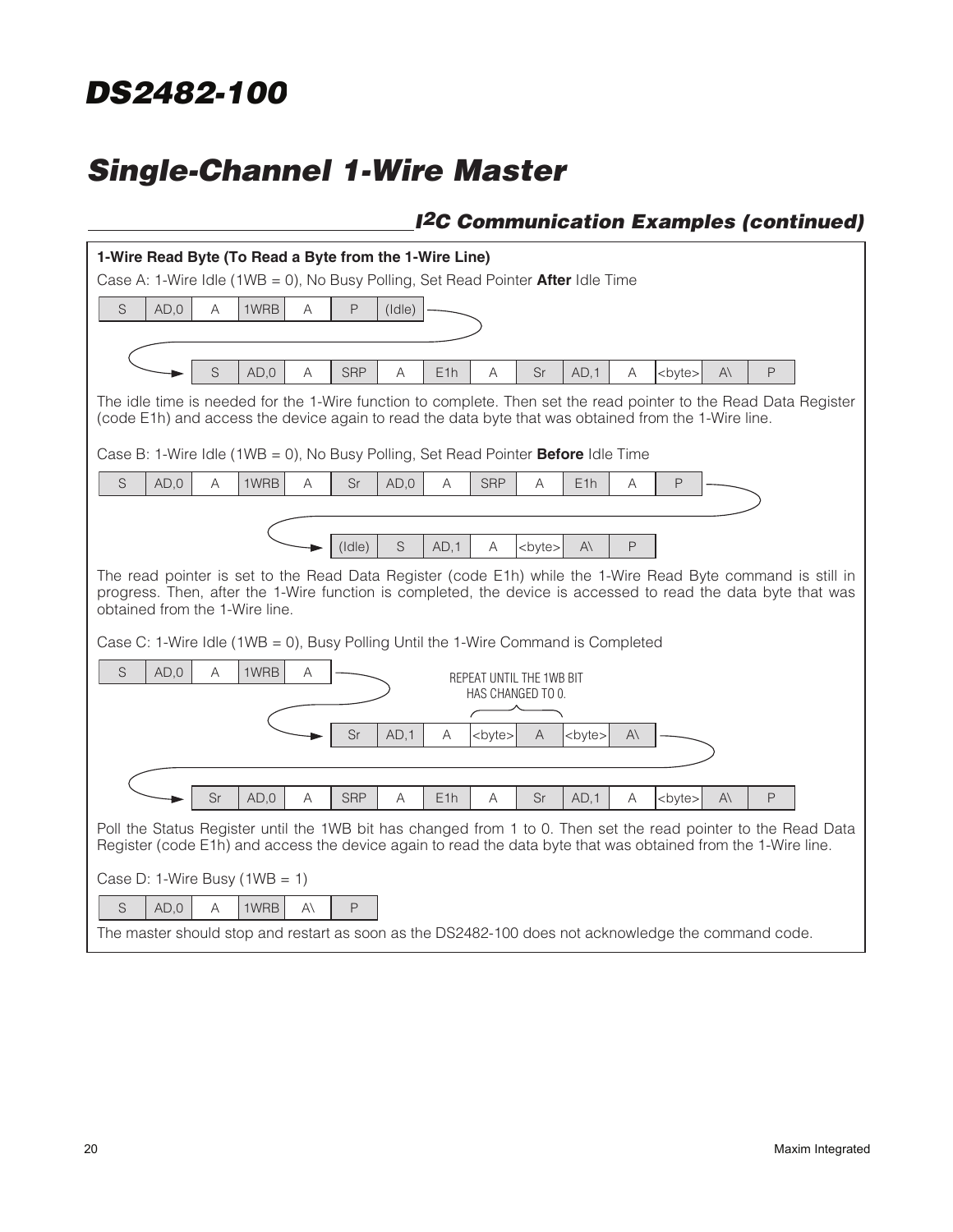# **Single-Channel 1-Wire Master**

## **<sup>I</sup>2C Communication Examples (continued)**



## **Applications Information**

### **SDA and SCL Pullup Resistors**

SDA is an open-drain output on the DS2482-100 that requires a pullup resistor to realize high-logic levels. Because the DS2482-100 uses SCL only as input (no clock stretching), the master can drive SCL either through an open-drain/-collector output with a pullup resistor or a push-pull output.

### **Pullup Resistor RP Sizing**

According to the I<sup>2</sup>C specification, a slave device must be able to sink at least 3mA at a  $V_{OL}$  of 0.4V. This DC condition determines the minimum value of the pullup resistor as:

$$
RP(MIN) = (VCC - 0.4V)/3mA
$$

With an operating voltage of 5.5V, the minimum value for the pullup resistor is 1.7k $\Omega$ . The "MINIMUM Rp" line in Figure 11 shows how the minimum pullup resistor changes with the operating voltage.

For I2C systems, the rise time and fall time are measured from 30% to 70% of the pullup voltage. The maximum bus capacitance, C<sub>B</sub>, is 400pF. The maximum rise

time must not exceed 1000ns at standard speed and 300ns at fast speed. Assuming maximum rise time, the maximum resistor value at any given capacitance C<sub>B</sub> is calculated as:

 $R_{\text{PMAXS}} = 1000 \text{ns/(C}_{\text{B}} \times \text{ln}(7/3))$  (standard speed)

#### $R_{\text{PMAXF}} = 300 \text{ns} / [C_{\text{B}} \times \text{ln}(7/3)]$  (fast speed)

For a bus capacitance of 400pF, the maximum pullup resistor values are 2.95kΩ at standard speed and 885 $Ω$ at fast speed. **A value between 1.7k**Ω **and 2.95k**Ω **meets all requirements at standard speed.**

Because an 885 $\Omega$  pullup resistor, as would be required to meet the rise time specification at fast speed and 400pF bus capacitance, is lower than RP(MIN) at 5.5V, a different approach is necessary. The "MAX LOAD AT MIN RP FAST MODE" line in Figure 11 is generated by first calculating the minimum pullup resistor at any given operating voltage ("MINIMUM RP" line) and then calculating the respective bus capacitance that yields a 300ns rise time.

Only for pullup voltages of 3V and lower can the maximum permissible bus capacitance of 400pF be maintained. A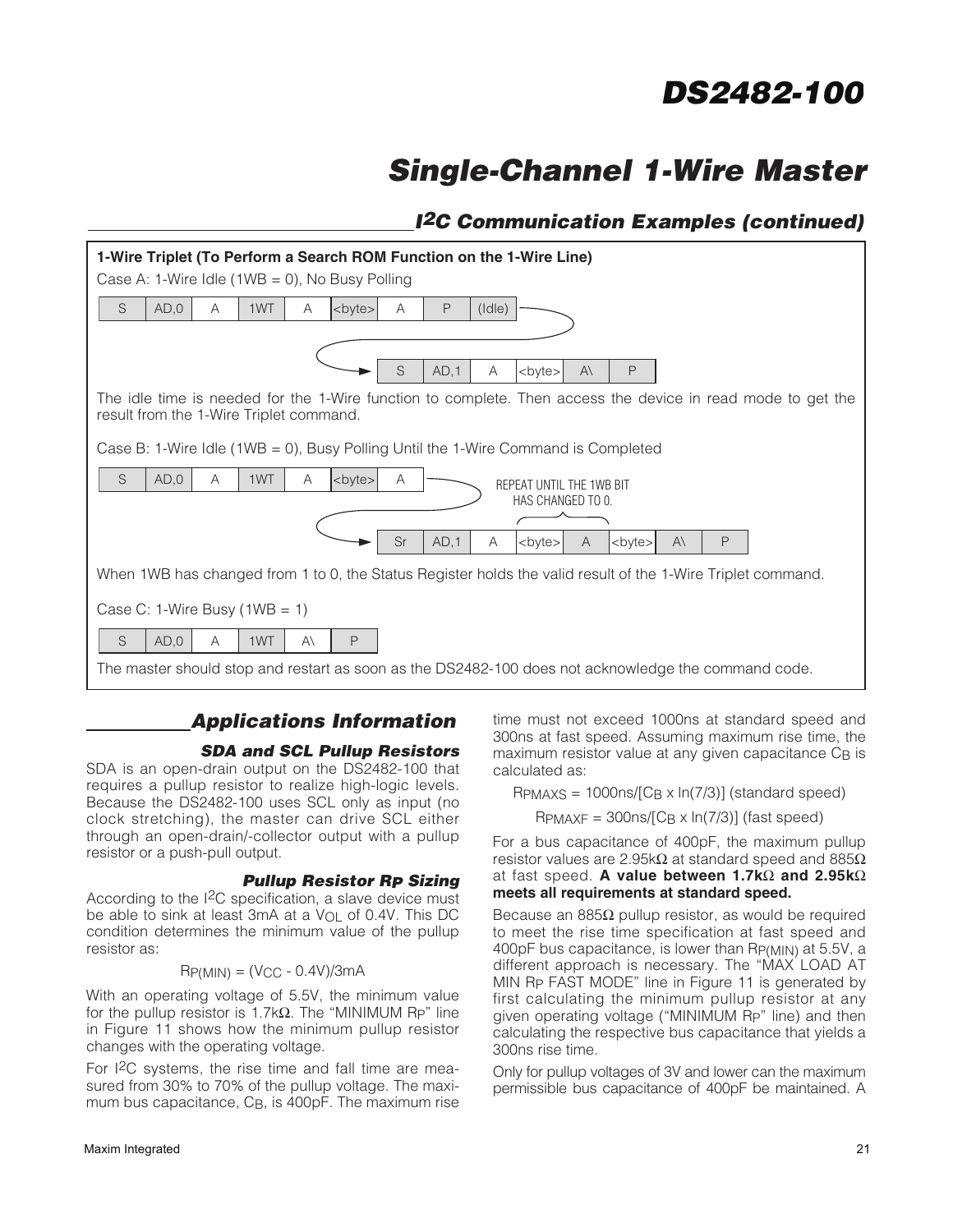# **Single-Channel 1-Wire Master**

reduced bus capacitance of 300pF is acceptable for pullup voltages of 4V and lower. For fast speed operation at any pullup voltage, the bus capacitance must not exceed 200pF. The corresponding pullup resistor value at the voltage is indicated by the "MINIMUM RP" line.



Figure 10. Application Schematic



Figure 11. I<sup>2</sup>C Fast Mode Pullup Resistor Selection Chart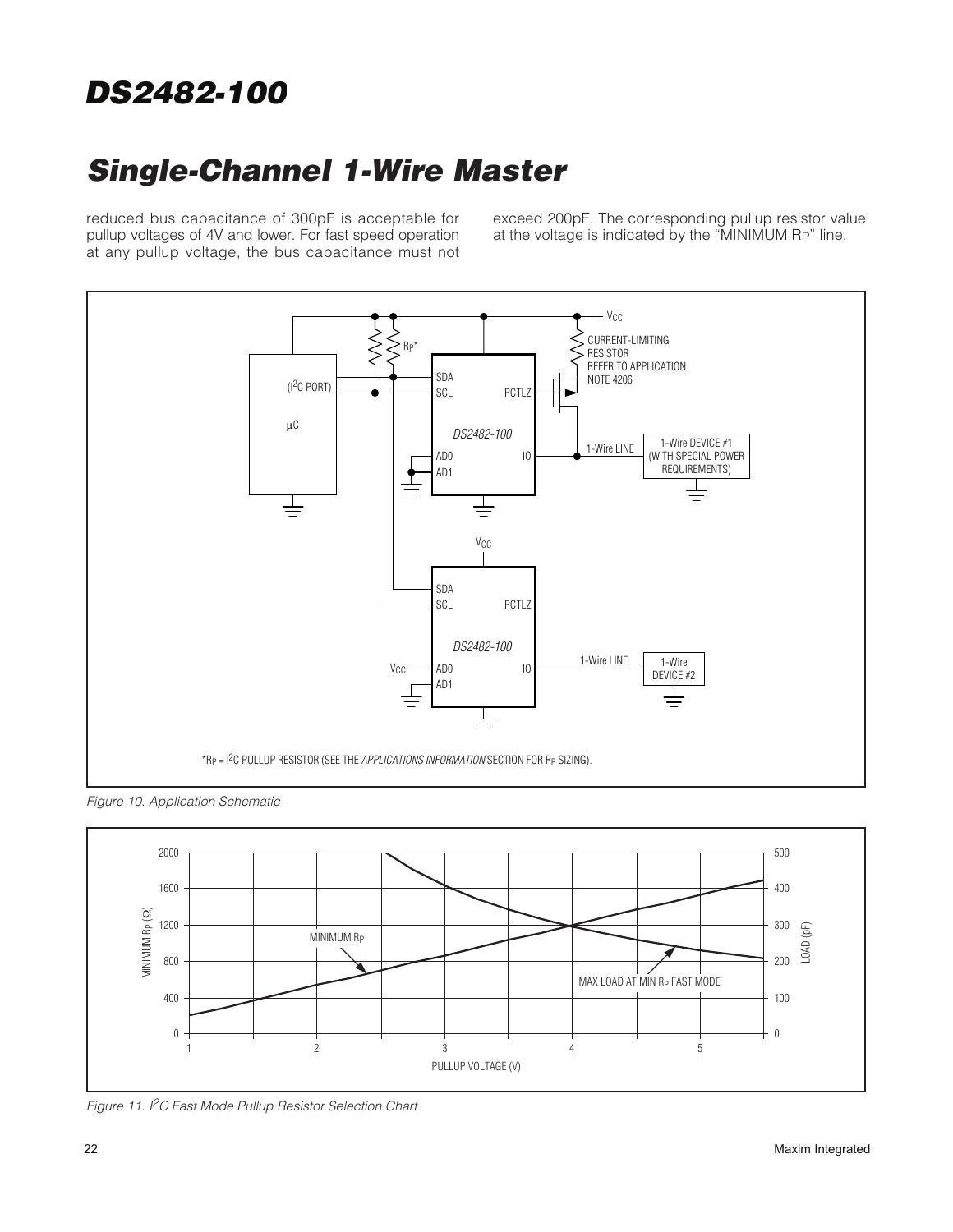# **Single-Channel 1-Wire Master**

## **Pin Configurations**



## **Package Information**

For the latest package outline information and land patterns (footprints), go to **www.maxim-ic.com/packages**. Note that a "+", "#", or "-" in the package code indicates RoHS status only. Package drawings may show a different suffix character, but the drawing pertains to the package regardless of RoHS status.

| <b>PACKAGE TYPE</b> | <b>PACKAGE CODE</b> | <b>OUTLINE NO.</b> | <b>LAND PATTERN NO.</b>                  |
|---------------------|---------------------|--------------------|------------------------------------------|
| 8 SO (150 mils)     | $S8+4$              | 21-0041            | 90-0096                                  |
| 9 WLP               | $W92A1+1$           | 21-0067            | Refer to<br><b>Application Note 1891</b> |